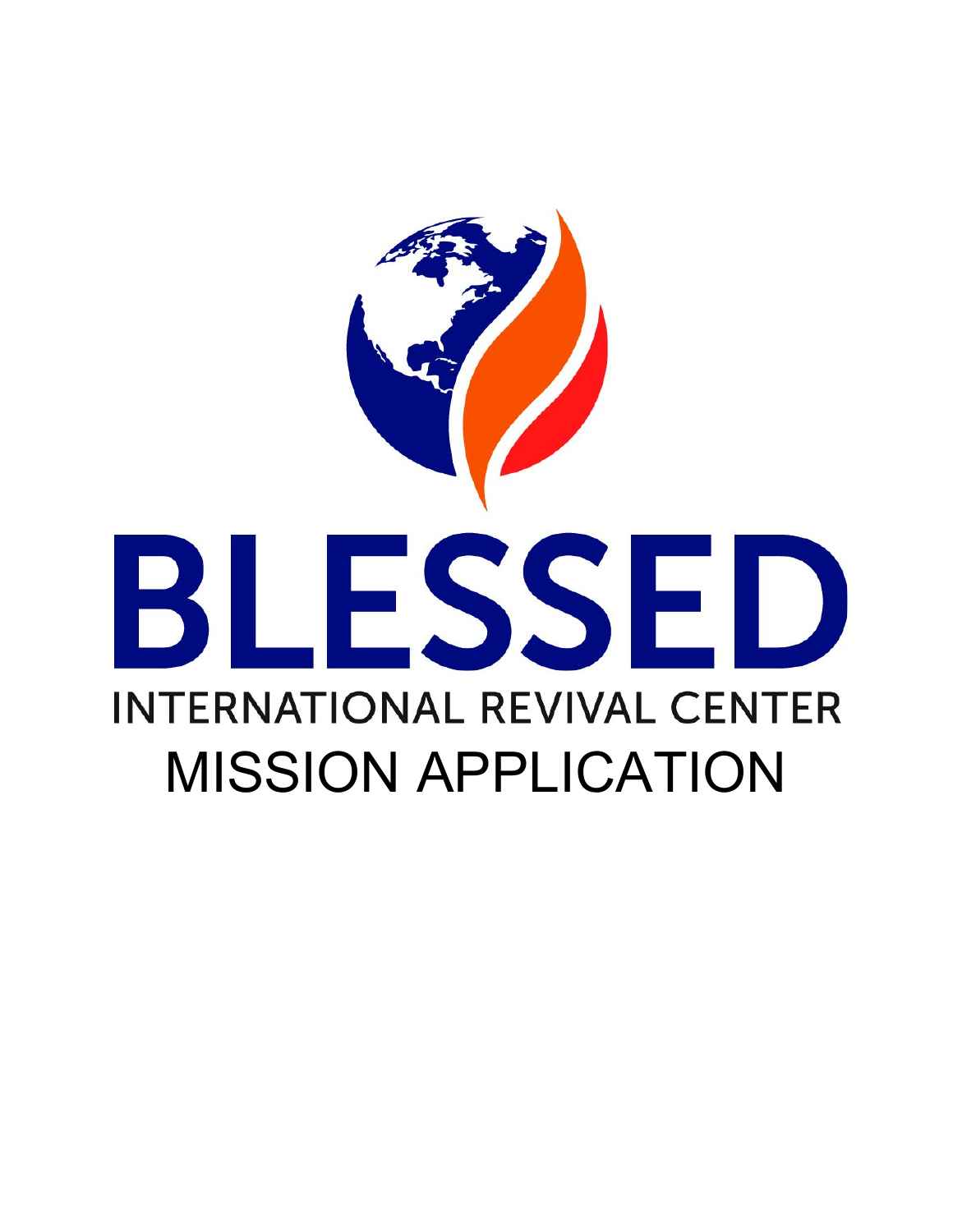

Dear Applicant,

Thank you for your interest in traveling with Blessed International Revival Center (BIRC). Attached is an application along with various forms and releases that MUST be completed to ensure your acceptance as a Ministry Team Member. Your application cannot be processed until BIRC receives all required, completed documents. The following is a checklist of required documents.

- ❑ BIRC Ministry Trip Application (4-9 pgs)
- ❑ Deposit Form (10pg)
- ❑ Liability Release (11-12pgs)
- ❑ Discipline Policy (13pgs)
- ❑ Pastoral Evaluation (14-18pgs)

\*Returned in sealed envelope from the pastoral reference.

- ❑ Emergency Medical Release Form (19pg)
- ❑ Affidavit of Temporary Guardianship (20pg)

\*Notarized & Copy of Birth certificate.

❑ 2 Color Copies of passport

Blessed International Revival Center (BIRC) asks for a fairly in-depth amount of information. Some information required may be rather personal to you, but reasonable considering the scope of such a ministry trip. It is imperative that we have prior knowledge of each applicant's personal background before approval can be granted for team participation. Please be assured that all information provided is kept strictly confidential within the leadership of BIRC.

*All documents can be turned into the pastor or team leader of the trip you are applying for.*

If you experience any uncertainty during the application process, or if you have any questions, please call BIRC and ask for the team leader of the trip you are apply for at (657) 549-0249 or email info@blessedintl.com. We are excited about your desire to join us in bringing the kingdom of God to all nations. May the Lord bless you and continue to give you guidance as you seek His will!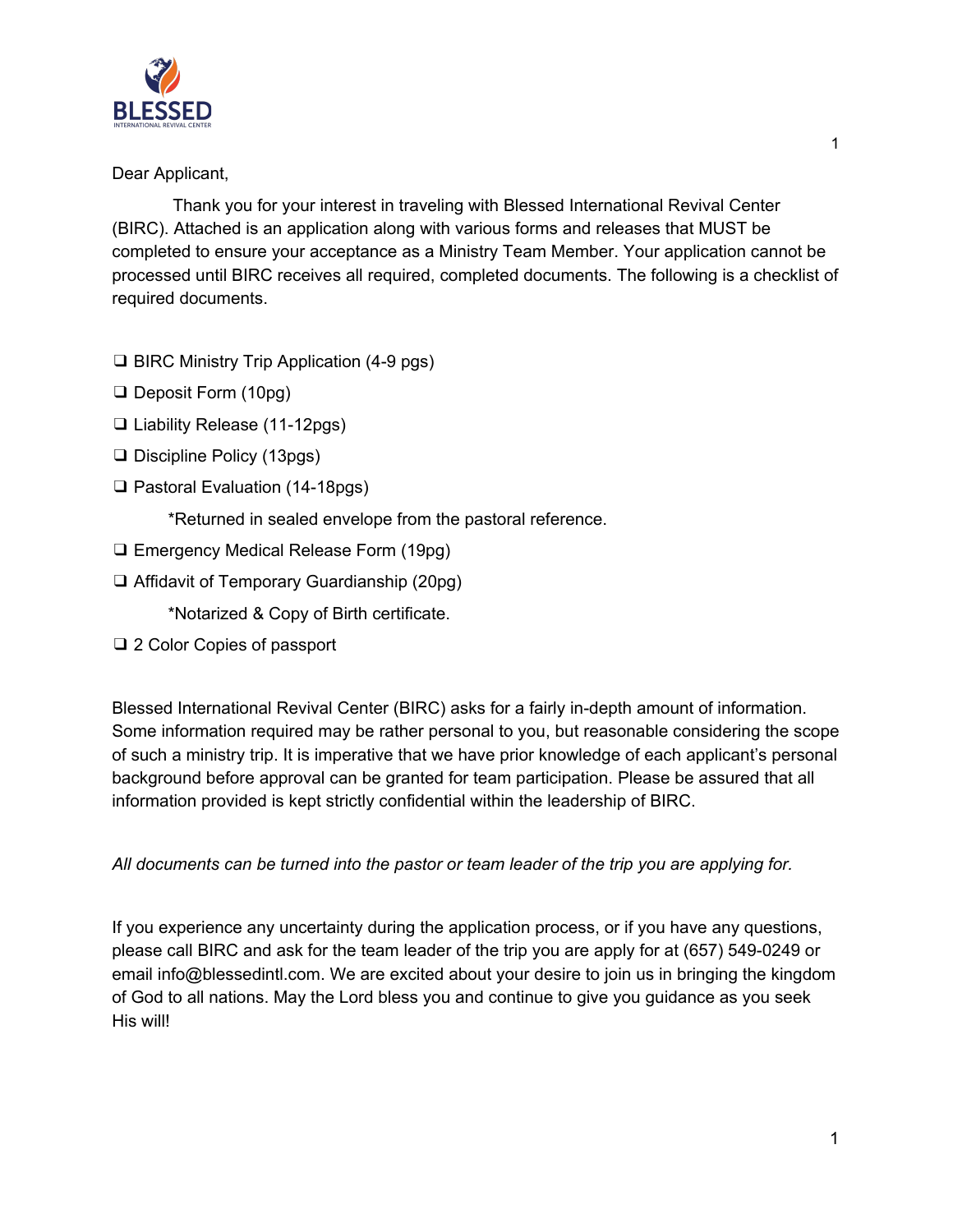

# **NATURE OF BLESSED MISSION TRIP**

## Ministry Conditions

Some of the places and hotel conditions teams may encounter will seem less than rudimentary to what you are used to. The food and culture may be unfamiliar to you. However team members must be prepared to serve with a thankful heart and honor. Meetings or mission objectives are subject to change at any time during a trip. It is important for team members to be flexible and willing to adjust to the changes. The pace required on these trips can be rigorous, emotionally draining, and physically exhausting. Each team member must be able to function autonomously within the context of the team even under trying conditions.

## **Humility**

Pastors, Blessed leadership, and mission team leaders aim to lead with integrity, honor, and through the guidance of the Holy Spirit for the purpose of being faithful to God's will. We also work side by side with local churches and ministry leadership in submission to their authority, experiences, and vision. It is important for candidates to be prepared to follow the leadership's directions and decisions.

## Love

Unity in Love is not an option but it is critical for the mission work. Team members must be able to set aside their differences and preferences for the bigger picture of what the Lord wants to do in the lives of the team members and through the team in the mission field. It is important for candidates to be prepared in their capacity to love and serve one another.

## **Commitment**

Team members will be expected to attend trainings, meetings, and fundraising events. There may be additional instructions given by the team leaders such as reading assignments, listening assignments, and engaging in other spiritual disciplines. Team members must understand that God's work will require commitment of your time and your heart. Be prepared to make whatever adjustments in your schedule and/or lifestyle to honor the commitment.

## Serve

It is our desire to see God's gifts and purposes awakened. There will be a variety of opportunities to minister, share testimonies, teach and preach. The team leader will be facilitating and preaching along with ministry team members. The team leader will seek the Lord and determine who will share, preach or teach at any given meeting. Be prepared to minister.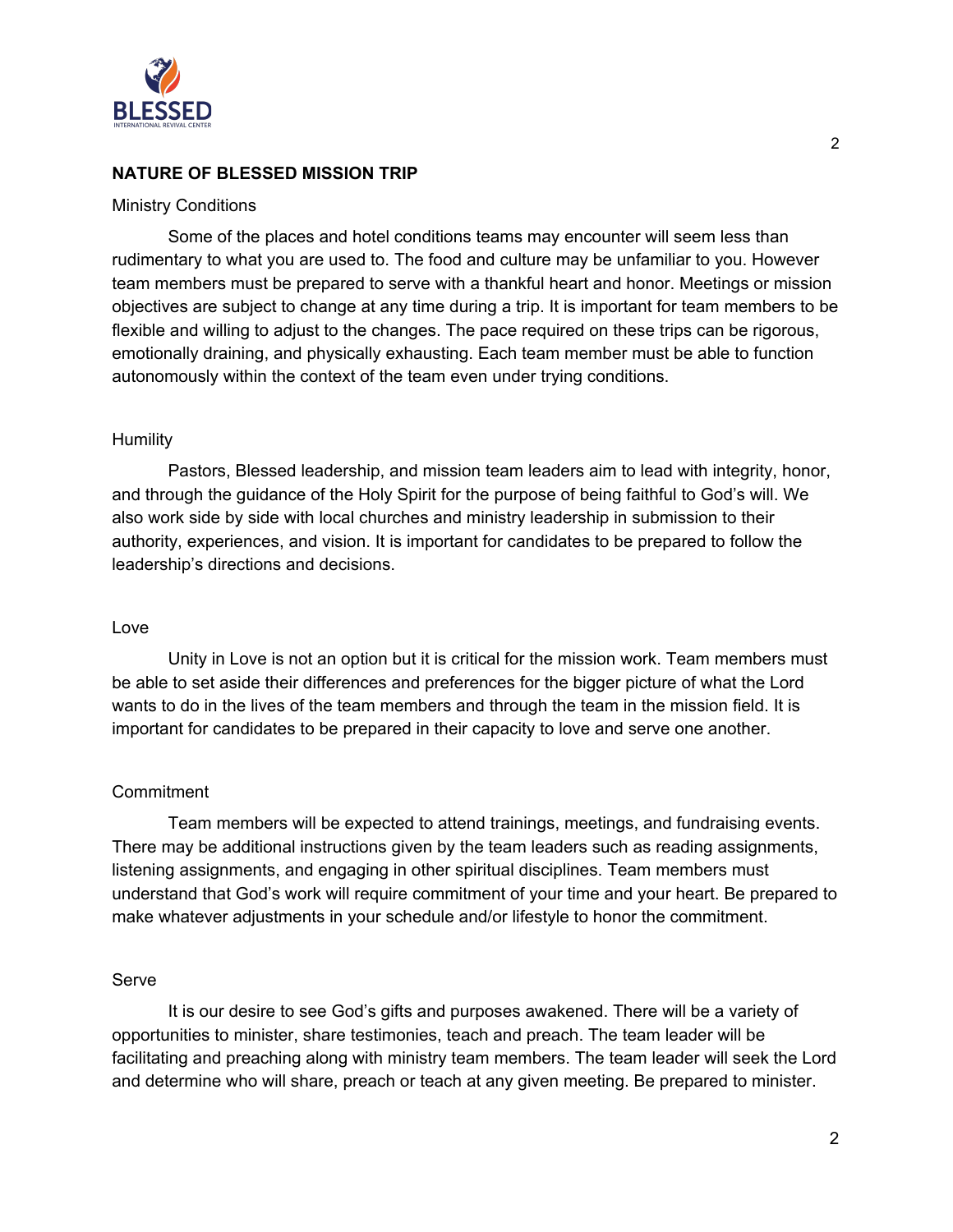

# **MISSION FUNDS**

What is covered?

The cost of the trip includes **round trip airfare**, **accommodations**, **two to three meals per day**, **internal transportation** (unless otherwise noted), and **ministry/project expenses**. It may also include a budget to cover **team supplies** and **emergency medical insurance**. Breakdown of what your fees are covering will be discussed during the specific trip's information meeting.

## What is not covered?

You will be responsible for your **travel cost to and from the US airport**, **personal spending money**, **personal snacks**, **meals on travel days**, **gratuities where appropriate** (waiters, bus drivers, housekeeping, etc.), **passport and visa fees**, **country exit tax**, **immunizations**, and **personal supplies**.

When are the funds due?

Full trip payment must be received in our office by the "balance due date".

Can donations cover my personal expenses?

Yes, donations may cover personal expenses after the primary funds that cover your transportation, meals, accomodations, and ministry expenses goals are met.

## Are donations tax deductible?

Tax-deductible donations can be applied towards your trip. Donations should be made payable to Blessed International Revival Center. Please have donors include your name and trip by attaching a note. Donation receipts that meet our minimum giving of \$250 will be mailed at the end of the year. As you raise support, please notify donors that all donations will go to BIRC and are non- refundable. Blessed International Revival Center will always attempt to apply donations in the manner requested and directed by the donor. Instances where donations would go to Blessed International Revival Center and applied at our discretion, would include, but not limited to: receiving donations after the trip commencement date, receiving donations exceeding the trip balance, or cancellation of the individual's trip.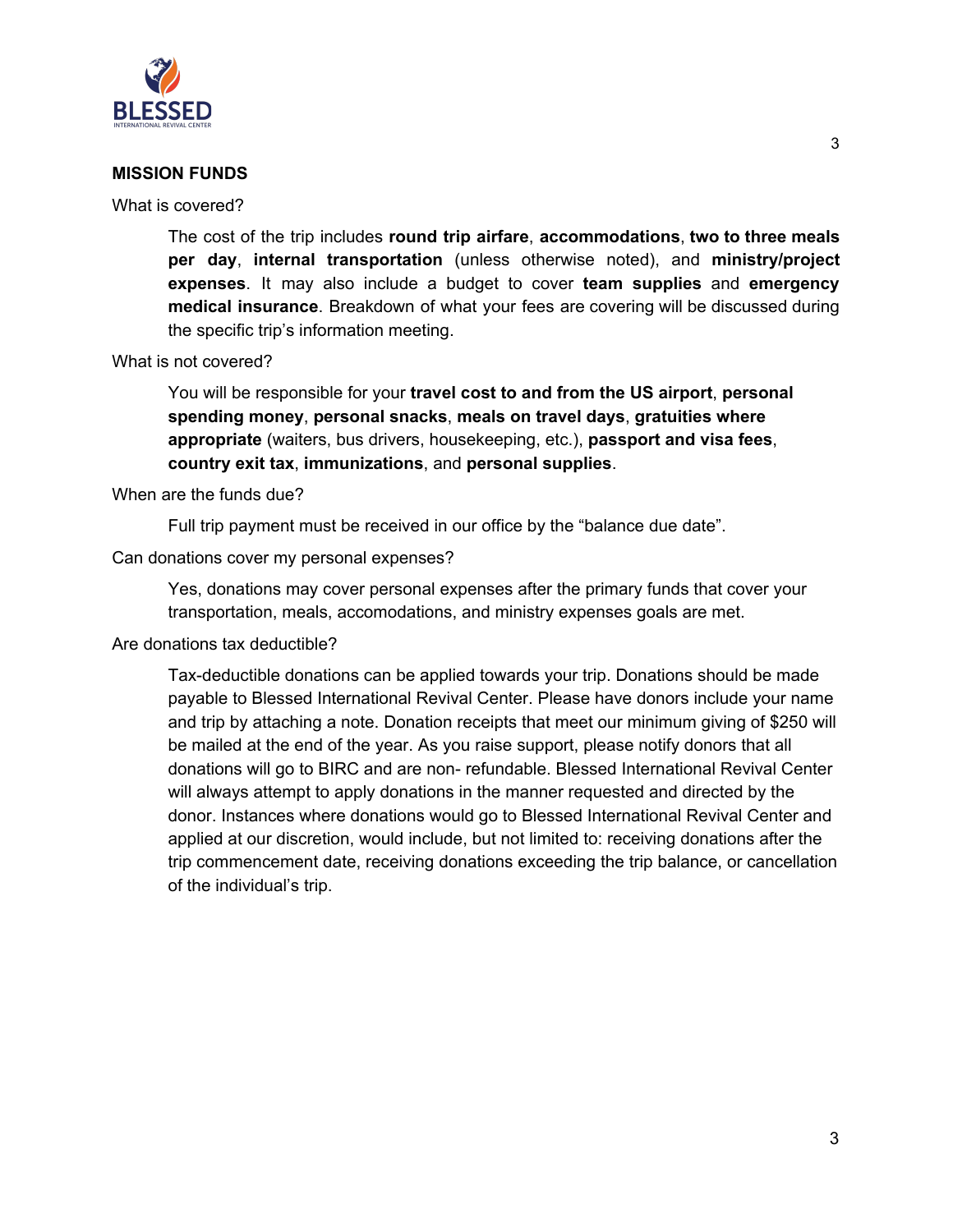

| I am applying for acceptance as a Blessed International Ministry Team Member for |                                                          |  |
|----------------------------------------------------------------------------------|----------------------------------------------------------|--|
|                                                                                  |                                                          |  |
| <b>APPLICANT INFORMATION</b>                                                     |                                                          |  |
|                                                                                  |                                                          |  |
| DATE OF BIRTH (MM/DD/YY) _____/ ______/ _________ GENDER ____ Male ____ Female   |                                                          |  |
|                                                                                  |                                                          |  |
|                                                                                  |                                                          |  |
|                                                                                  |                                                          |  |
| <b>APPLICANT CONTACT</b>                                                         |                                                          |  |
|                                                                                  | $\begin{array}{c} \text{HOME} \ (\_\_\_\_\_)\end{array}$ |  |
|                                                                                  |                                                          |  |
| (Attach color copy of passport)                                                  |                                                          |  |
| $\frac{1}{\sqrt{2\pi}}$                                                          |                                                          |  |
|                                                                                  |                                                          |  |

4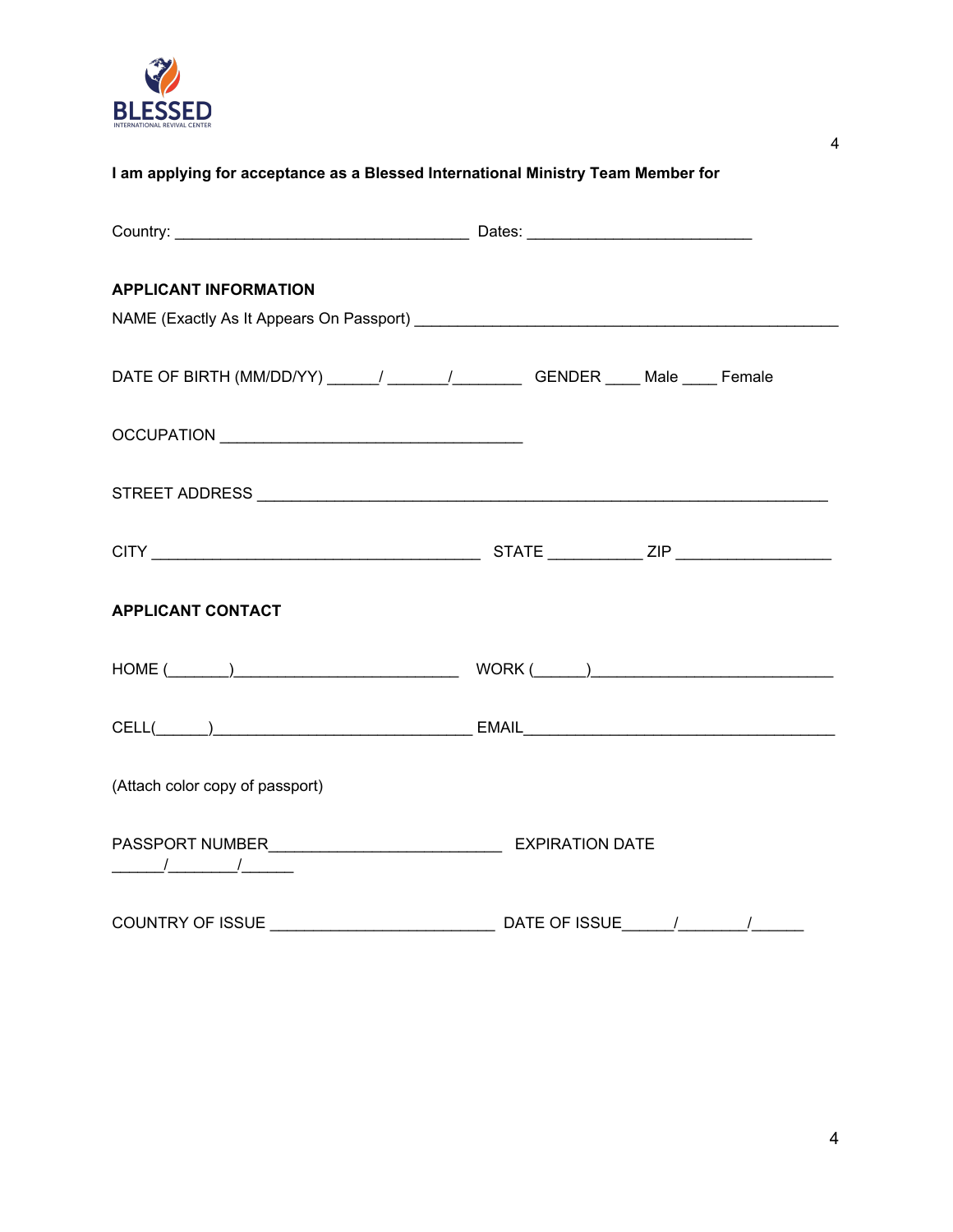

**APPLICANT INFORMATION (CONT.)** ARE YOU BORN AGAIN? \_\_ Yes \_\_ No \_\_ Unsure ARE YOU SPIRIT-FILLED? \_\_ Yes \_\_ No \_\_ Unsure ARE YOU WILLING TO MINISTER CONSISTENT WITH BIRC'S GUIDELINES? \_\_ Yes \_\_ No ARE YOU WILLING TO SUBMIT TO BEING MONITORED AND LOVINGLY CORRECTED IF NECESSARY? Yes \_No IF MARRIED, DOES YOUR SPOUSE SUPPORT YOUR PARTICIPATION? \_\_ Yes \_\_ No IF MINOR, DO YOUR PARENT OR PARENTS SUPPORT YOUR PARTICIPATION? Yes No HOW WOULD YOU DESCRIBE YOUR PERSONALITY?

HOW DO YOU HANDLE CONFLICT?

HOW DO YOU HANDLE STRESS?

WHEN DO YOU FEEL MOST LOVED?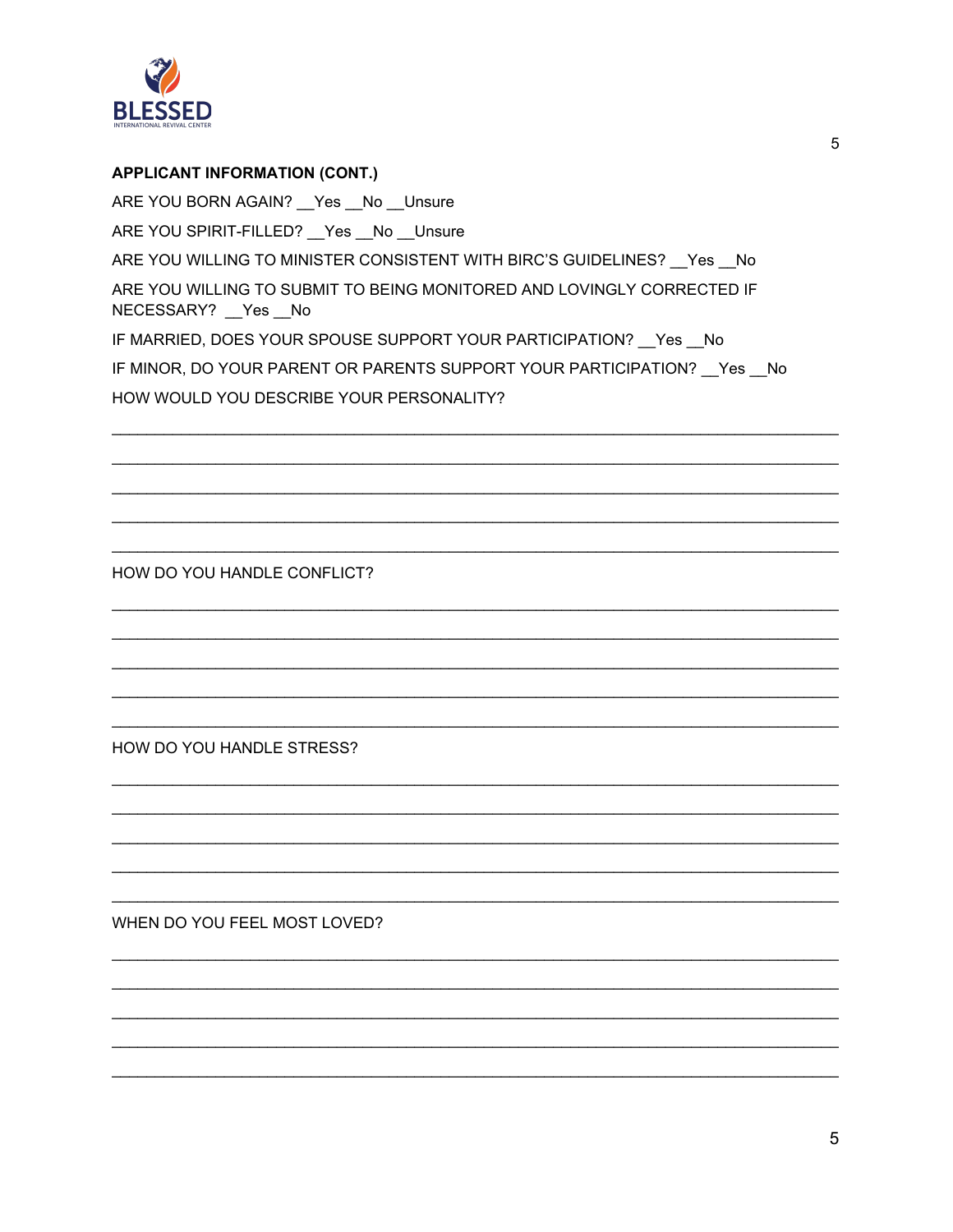

|  |  |  | WHAT DO YOU BELIEVE ARE YOUR SPIRITUAL GIFTINGS? |
|--|--|--|--------------------------------------------------|
|--|--|--|--------------------------------------------------|

| ARE YOU FLUENT IN ENGLISH? __ Yes ___ No               |                                                                                                     |
|--------------------------------------------------------|-----------------------------------------------------------------------------------------------------|
|                                                        | ARE YOU FLUENT IN ANY LANGUAGES OTHER THAN ENGLISH? Yes No                                          |
|                                                        |                                                                                                     |
|                                                        |                                                                                                     |
| <b>CHURCH/MINISTRY INFORMATION (Last two churches)</b> |                                                                                                     |
|                                                        |                                                                                                     |
|                                                        |                                                                                                     |
|                                                        |                                                                                                     |
|                                                        | CHURCH PHONE (CORRECTIVE CHURCH AVE YOU ATTENDED CHURCH PHONE (CORRECTIVE CHURCH PHONE (CORRECTIVE) |
|                                                        |                                                                                                     |
|                                                        |                                                                                                     |
|                                                        |                                                                                                     |
|                                                        |                                                                                                     |
|                                                        | CHURCH PHONE (CONSUMING CONSUMING A NOW LONG HAVE YOU ATTENDED                                      |
|                                                        |                                                                                                     |
|                                                        | IN WHAT AREAS OF CHURCH LIFE ARE YOU CURRENTLY SERVING OR HAVE YOU SERVED IN                        |
| THE PAST?                                              |                                                                                                     |
|                                                        |                                                                                                     |
|                                                        |                                                                                                     |
|                                                        |                                                                                                     |
|                                                        | HAVE YOU RECEIVED ANY MINISTRY TRAINING IN THE AREA OF PROPHETIC, DELIVERANCE,                      |
| AND/OR HEALING? ___ Yes ___ No                         |                                                                                                     |
| IF SO, PLEASE DESCRIBE                                 |                                                                                                     |
|                                                        |                                                                                                     |
|                                                        |                                                                                                     |
|                                                        |                                                                                                     |
|                                                        |                                                                                                     |
|                                                        |                                                                                                     |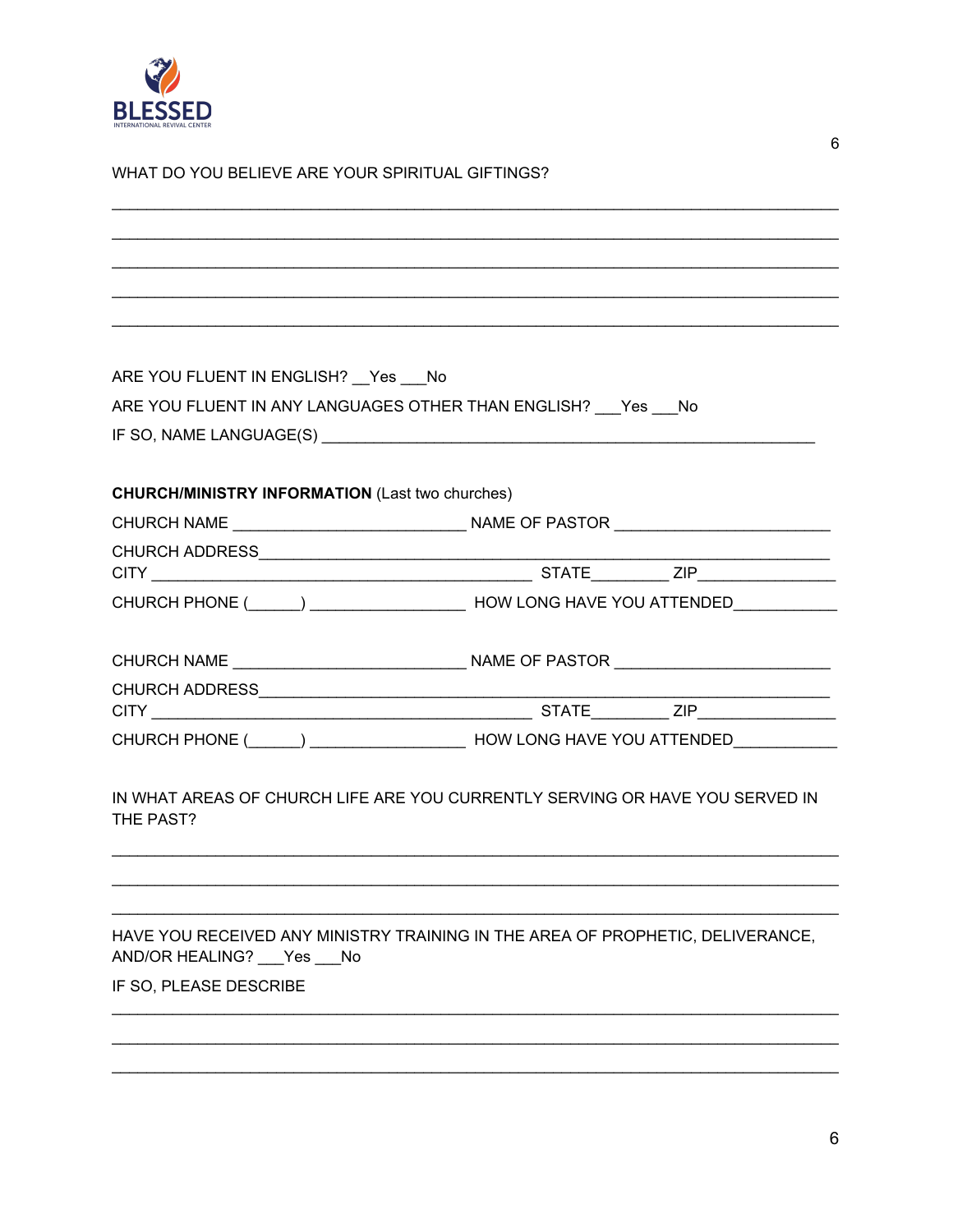

| IF SO. PLEASE DESCRIBE |  |
|------------------------|--|

HAVE YOU ATTENDED ANY MISSION TRIPS IN THE PAST? \_\_\_\_ Yes \_\_\_\_ No IF SO, PLEASE LIST THE COUNTRY, MINISTRY or NAME OF AGENCY

DO YOU HAVE ANY OTHER SKILLS, TRAININGS, OR EXPERIENCES THAT WOULD BE HELPFUL FOR THIS MISSION TRIP AND OTHER WORK FOR GOD'S KINGDOM?

(ie. Admin, Construction, First Aid, etc.)

 $\overline{7}$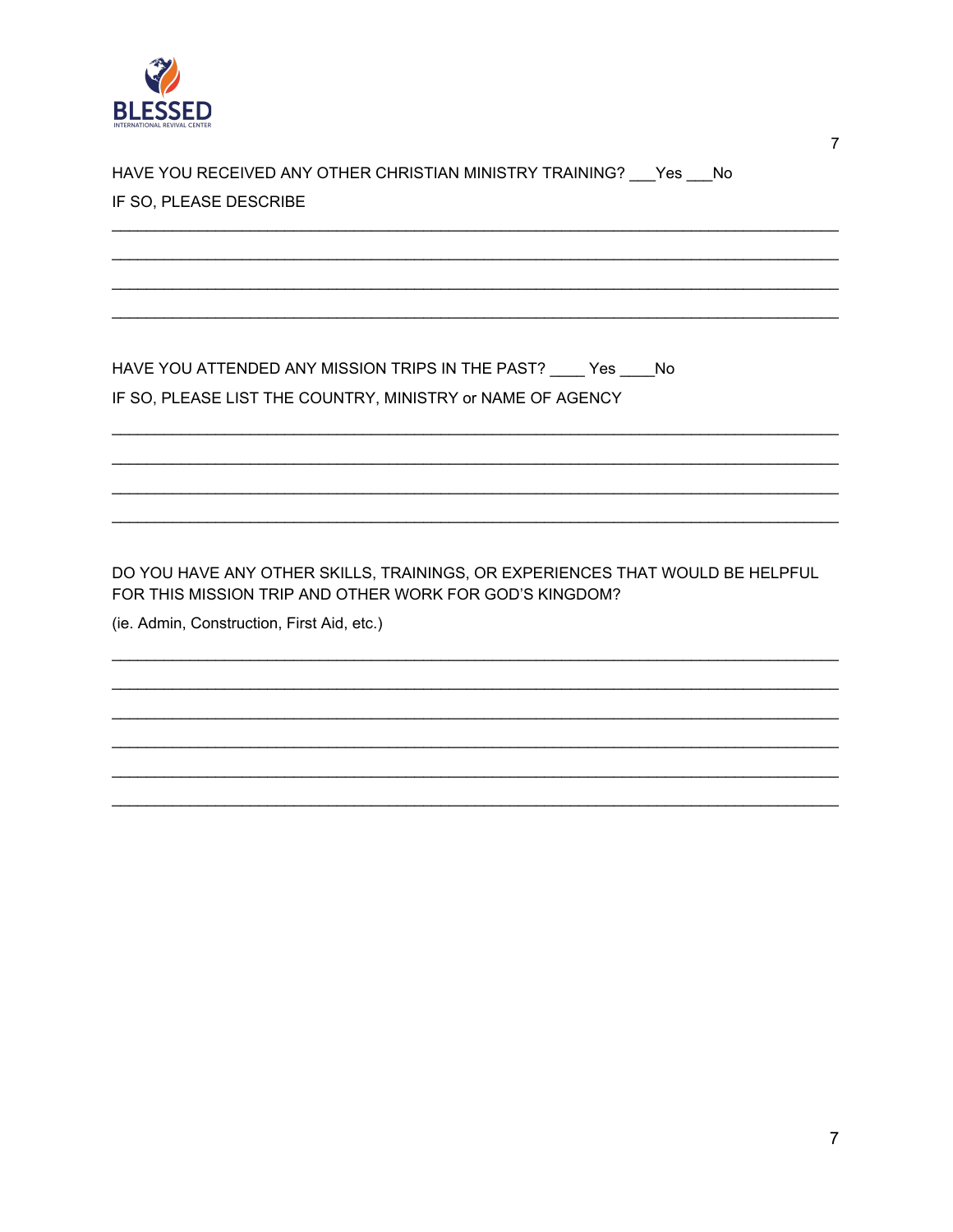

## **EMERGENCY CONTACT INFORMATION**

| <b>EMERGENCY CONTACT NAME</b> |
|-------------------------------|
| <b>RELATIONSHIP</b>           |
| PHONE NUMBER (                |
| <b>EMAIL ADDRESS</b>          |

| EMERGENCY CONTACT NAME |  |  |
|------------------------|--|--|
| <b>RELATIONSHIP</b>    |  |  |
| PHONE NUMBER ( )       |  |  |
| <b>EMAIL ADDRESS</b>   |  |  |

## **MEDICAL/INSURANCE INFORMATION**

DO YOU HAVE ANY PHYSICAL DISABILITY? \_\_ Yes \_\_ No IF SO, PLEASE DESCRIBE

HAVE YOU EVER BEEN TREATED FOR ANY MENTAL/EMOTIONAL CONDITION? \_\_ Yes \_\_ No IF SO, PLEASE DESCRIBE

PLEASE LIST ANY PHYSICAL CONDITIONS OR MAJOR SURGERIES YOU HAVE/HAD (ie. Diabetes, Chronic Fatigue, STD, Heart Bypass Surgeries, etc.)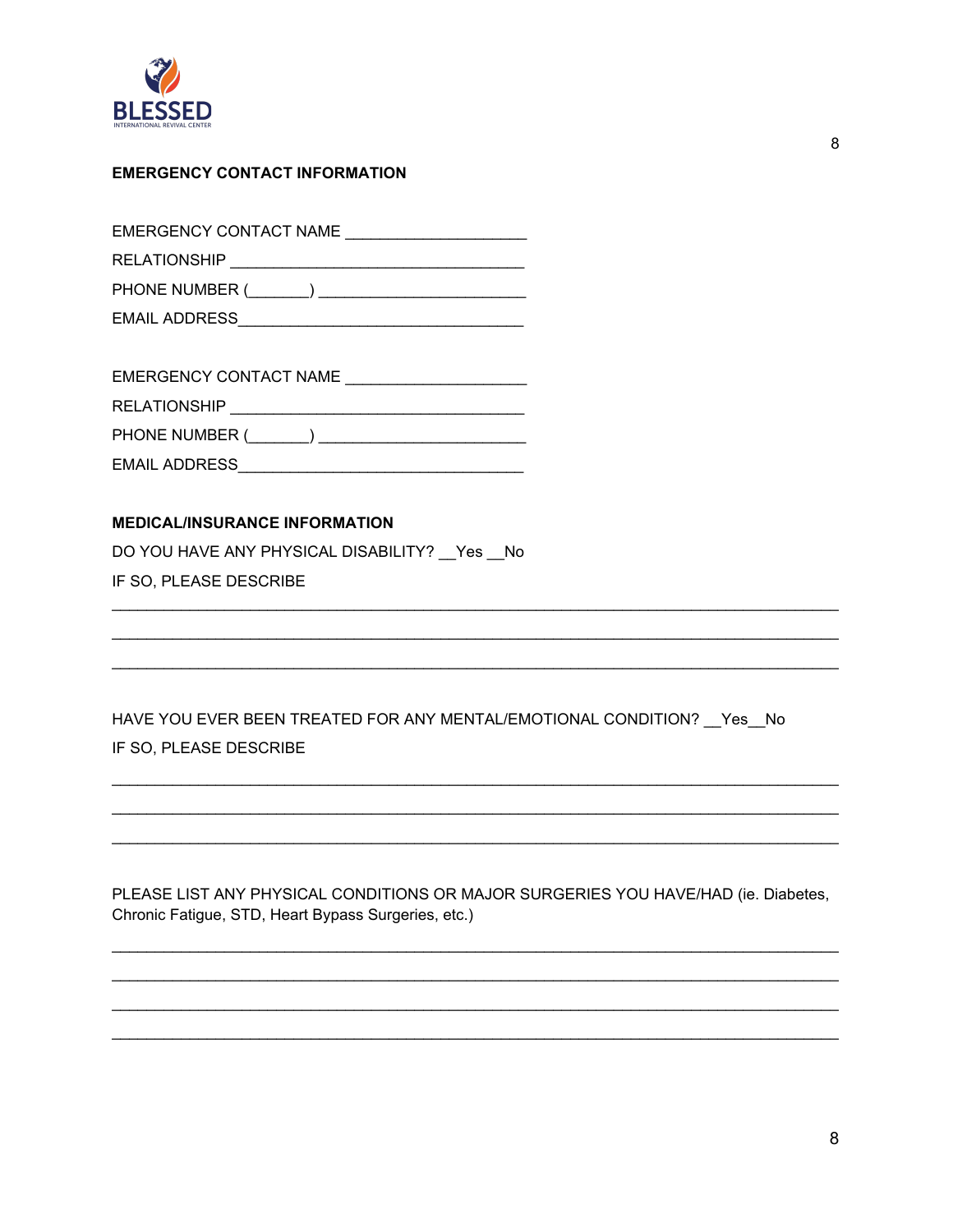

PLEASE LIST ANY MEDICATIONS YOU ARE CURRENTLY TAKING

PLEASE LIST ANY AND ALL ALLERGIES TO FOOD, MEDICINE, ETC.

IT IS HIGHLY RECOMMENDED THAT YOU CARRY OR OBTAIN PRIMARY MEDICAL INSURANCE TO COVER POSSIBLE ADDITIONAL MEDICAL NEEDS THAT MAY ARISE DURING INTERNATIONAL TRAVEL.

 $\_$  ,  $\_$  ,  $\_$  ,  $\_$  ,  $\_$  ,  $\_$  ,  $\_$  ,  $\_$  ,  $\_$  ,  $\_$  ,  $\_$  ,  $\_$  ,  $\_$  ,  $\_$  ,  $\_$  ,  $\_$  ,  $\_$  ,  $\_$  ,  $\_$  ,  $\_$  ,  $\_$  ,  $\_$  ,  $\_$  ,  $\_$  ,  $\_$  ,  $\_$  ,  $\_$  ,  $\_$  ,  $\_$  ,  $\_$  ,  $\_$  ,  $\_$  ,  $\_$  ,  $\_$  ,  $\_$  ,  $\_$  ,  $\_$  ,  $\_$  ,  $\_$  ,  $\_$  ,  $\_$  ,  $\_$  ,  $\_$  ,  $\_$  ,  $\_$  ,  $\_$  ,  $\_$  ,  $\_$  ,  $\_$  ,  $\_$  ,  $\_$  ,  $\_$  ,  $\_$  ,  $\_$  ,  $\_$  ,  $\_$  ,  $\_$  ,  $\_$  ,  $\_$  ,  $\_$  ,  $\_$  ,  $\_$  ,  $\_$  ,  $\_$  ,  $\_$  ,  $\_$  ,  $\_$  ,  $\_$  ,  $\_$  ,  $\_$  ,  $\_$  ,  $\_$  ,  $\_$  ,  $\_$  ,  $\_$  ,  $\_$  ,  $\_$  ,  $\_$  ,  $\_$  ,  $\_$  ,  $\_$  ,  $\_$  ,  $\_$  ,  $\_$  ,  $\_$  ,  $\_$  ,  $\_$  ,  $\_$  ,  $\_$  ,  $\_$  ,  $\_$  ,  $\_$  ,  $\_$  ,  $\_$  ,  $\_$  ,  $\_$  ,  $\_$  ,  $\_$  ,  $\_$  ,  $\_$  ,  $\_$  ,  $\_$  ,  $\_$  ,  $\_$  ,  $\_$  ,  $\_$  ,  $\_$  ,  $\_$  ,  $\_$  ,  $\_$  ,  $\_$  ,

 $\_$  ,  $\_$  ,  $\_$  ,  $\_$  ,  $\_$  ,  $\_$  ,  $\_$  ,  $\_$  ,  $\_$  ,  $\_$  ,  $\_$  ,  $\_$  ,  $\_$  ,  $\_$  ,  $\_$  ,  $\_$  ,  $\_$  ,  $\_$  ,  $\_$  ,  $\_$  ,  $\_$  ,  $\_$  ,  $\_$  ,  $\_$  ,  $\_$  ,  $\_$  ,  $\_$  ,  $\_$  ,  $\_$  ,  $\_$  ,  $\_$  ,  $\_$  ,  $\_$  ,  $\_$  ,  $\_$  ,  $\_$  ,  $\_$  ,  $\_$  ,  $\_$  ,  $\_$  ,  $\_$  ,  $\_$  ,  $\_$  ,  $\_$  ,  $\_$  ,  $\_$  ,  $\_$  ,  $\_$  ,  $\_$  ,  $\_$  ,  $\_$  ,  $\_$  ,  $\_$  ,  $\_$  ,  $\_$  ,  $\_$  ,  $\_$  ,  $\_$  ,  $\_$  ,  $\_$  ,  $\_$  ,  $\_$  ,  $\_$  ,  $\_$  ,  $\_$  ,  $\_$  ,  $\_$  ,  $\_$  ,  $\_$  ,  $\_$  ,  $\_$  ,  $\_$  ,  $\_$  ,  $\_$  ,  $\_$  ,  $\_$  ,  $\_$  ,  $\_$  ,  $\_$  ,  $\_$  ,  $\_$  ,  $\_$  ,  $\_$  ,  $\_$  ,  $\_$  ,  $\_$  ,  $\_$  ,  $\_$  ,  $\_$  ,  $\_$  ,  $\_$  ,  $\_$  ,  $\_$  ,  $\_$  ,  $\_$  ,  $\_$  ,  $\_$  ,  $\_$  ,  $\_$  ,  $\_$  ,  $\_$  ,  $\_$  ,  $\_$  ,  $\_$  ,  $\_$  ,  $\_$  ,  $\_$  ,  $\_$  ,  $\_$  ,  $\_$  ,  $\_$  ,  $\_$  ,  $\_$  ,  $\_$  ,  $\_$  ,  $\_$  ,  $\_$  ,  $\_$  ,  $\_$  ,  $\_$  ,  $\_$  ,  $\_$  ,  $\_$  ,  $\_$  ,  $\_$  ,  $\_$  ,  $\_$  ,  $\_$  ,  $\_$  ,  $\_$  ,  $\_$  ,  $\_$  ,  $\_$  ,  $\_$  ,  $\_$  ,  $\_$  ,  $\_$  ,  $\_$  ,  $\_$  ,  $\_$  ,  $\_$  ,  $\_$  ,  $\_$  ,  $\_$  ,  $\_$  ,  $\_$  ,  $\_$  ,  $\_$  ,  $\_$  ,  $\_$  ,  $\_$  ,  $\_$  ,  $\_$  ,  $\_$  ,  $\_$  ,  $\_$  ,  $\_$  ,  $\_$  ,  $\_$  ,  $\_$  ,  $\_$  ,  $\_$  ,  $\_$  ,  $\_$  ,  $\_$  ,  $\_$  ,  $\_$  ,  $\_$  ,  $\_$  ,  $\_$  ,  $\_$  ,  $\_$  ,  $\_$  ,  $\_$  ,  $\_$  ,  $\_$  ,  $\_$  ,  $\_$  ,  $\_$  ,  $\_$  ,  $\_$  ,  $\_$  ,  $\_$  ,  $\_$  ,  $\_$  ,  $\_$  ,  $\_$  ,  $\_$  ,  $\_$  ,  $\_$  ,  $\_$  ,  $\_$  ,  $\_$  ,  $\_$  ,  $\_$  ,  $\_$  ,  $\_$  ,  $\_$  ,  $\_$  ,  $\_$  ,  $\_$  ,  $\_$  ,  $\_$  ,  $\_$  ,  $\_$  ,  $\_$  ,  $\_$  ,  $\_$  ,  $\_$  ,  $\_$  ,  $\_$  ,  $\_$  ,  $\_$  ,  $\_$  ,  $\_$  ,  $\_$  ,  $\_$  ,  $\_$  ,  $\_$  ,  $\_$  ,  $\_$  ,  $\_$  ,

DO YOU HAVE PRIMARY MEDICAL INSURANCE? \_\_Yes \_\_No If YES, PLEASE ATTACH COPY OF INSURANCE CARD

Insurance Co: \_\_\_\_\_\_\_\_\_\_\_\_\_\_\_\_\_\_\_\_\_\_\_\_\_\_\_\_\_ Policy No: \_\_\_\_\_\_\_\_\_\_\_\_\_\_\_\_\_\_\_\_\_\_\_\_\_\_\_\_\_\_\_\_

*I, \_\_\_\_\_\_\_\_\_\_\_\_\_\_\_\_\_\_\_\_\_\_\_\_\_\_\_\_\_\_\_\_\_\_\_\_\_\_\_\_\_\_\_\_\_\_\_\_\_\_\_\_\_\_, declare that the information*

provided by me in this application is true, correct and complete to the best of my knowledge. I authorize *Blessed International Revival Center to verify and confirm all information provided above.*

SIGNATURE: \_\_\_\_\_\_\_\_\_\_\_\_\_\_\_\_\_\_\_\_\_\_\_\_\_\_\_\_\_\_\_\_\_\_\_\_\_\_\_\_\_\_\_\_\_\_\_\_\_\_\_\_\_\_\_\_\_

DATE:\_\_\_\_\_\_/\_\_\_\_\_\_/\_\_\_\_\_\_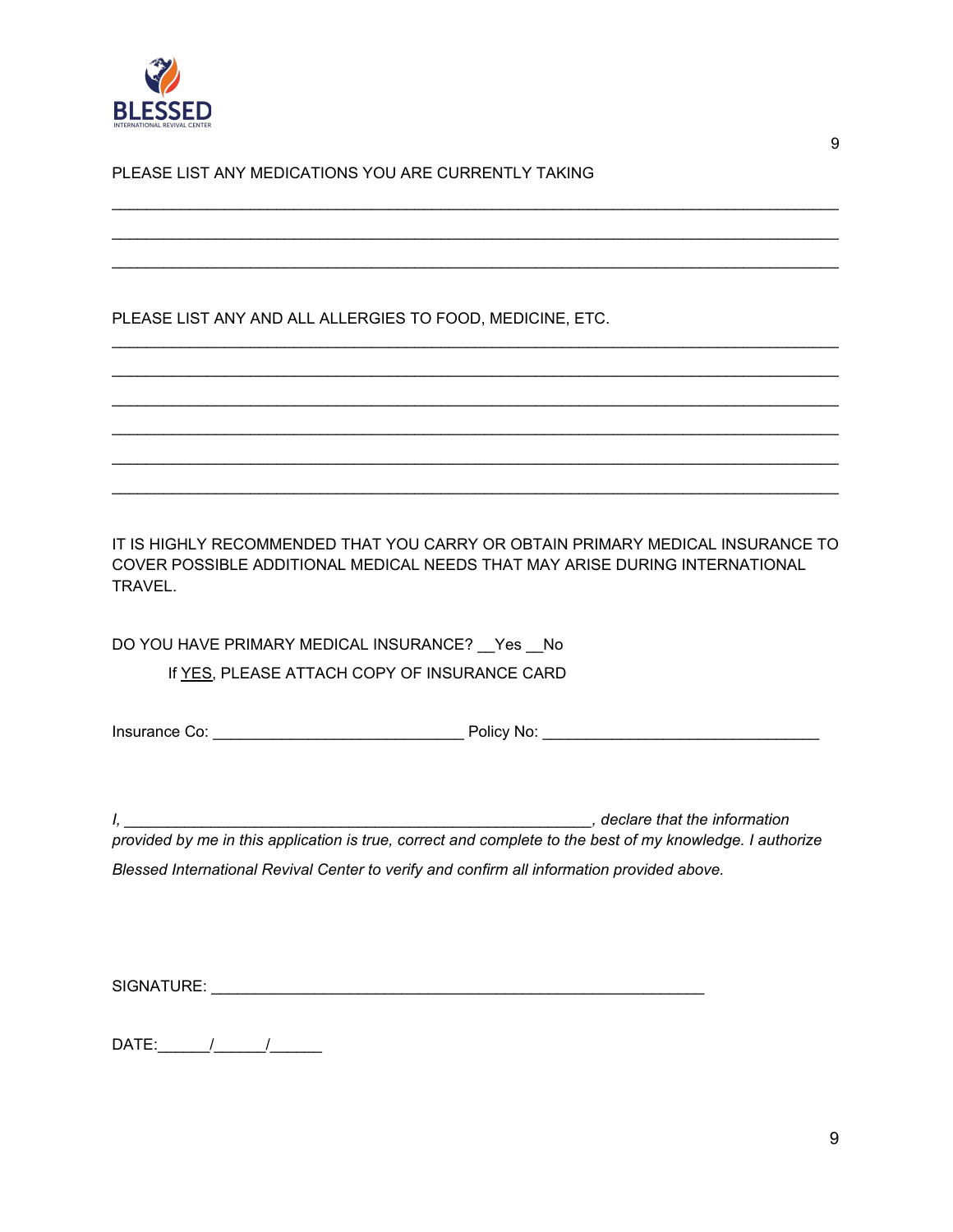

# **DEPOSITS, PAYMENTS, REFUNDS & CANCELLATIONS**

I, the considered as a Blessed state of the state of the wish to be considered as a Blessed International Revival Center International Ministry Team Member for: (Destination, Country and Dates) I understand the cost of the total cost of the trip is currently \$

I also understand a deposit of \$ The remaining balance of  $\frac{1}{2}$  \_\_\_\_\_\_\_\_\_\_\_\_\_\_\_\_\_\_\_will be due on\_\_\_\_\_\_\_\_\_\_\_\_\_\_\_\_\_\_\_\_\_\_\_\_\_\_(Date)

\* Actual final price may vary slightly and is subject to change.

TAX DEDUCTIBLE DONATIONS: *Tax- deductible donations made through Blessed can be applied towards your trip. Donations given by checks should be made to Blessed International Revival Center. Donors need to write on the memo your name and trip. Donors giving through the website or Sunday offering must indicate your name and trip on the space provided. Donors that meet our minimum \$250* annual giving will be mailed a receipt at the end of the year. As you raise support please notify your *donors that donations are non-refundable.*

CANCELLATION & REFUND POLICY: *If you are not selected for a team, your deposit will be refunded in* full. After your application has been processed, you may cancel up to 8 weeks prior to the trip. If for any reason, a team member cancels after 8 weeks prior to the departure date; the full deposit will be forfeited. If for some reason you cancel your trip within 4 weeks of your departure date or after we have paid for your air flights, you will not be refunded for your ticket price. However, it is often the case that the ticket can be reused in the future with a change fee (varies between \$75-\$200+). In addition, you will not be *refunded funds that BIRC has paid out on your behalf to secure accommodations, transportation and other expenses. Donations that are given through Blessed International Revival Center on your behalf after the cancellation will not be processed or returned to the donor.*

| ENCLOSED IS A CHECK IN THE AMOUNT OF \$ | $CHECK \#$ |  |
|-----------------------------------------|------------|--|
| $\neg$ OR $\neg$                        |            |  |
| PLEASE CHARGE MY CREDIT CARD            |            |  |
| Name                                    |            |  |
| CVC# (3 digits on back) Exp.Date /      |            |  |
| <b>Billing Address Billing Address</b>  |            |  |
| Amount to be Charged \$                 |            |  |
|                                         |            |  |
| Signed: X                               | Date       |  |
|                                         |            |  |

*I understand and agree to the above cancellation and refund policy. If paying the deposit by credit/debit card, I authorize the above amount to be charged to my credit/debit card.*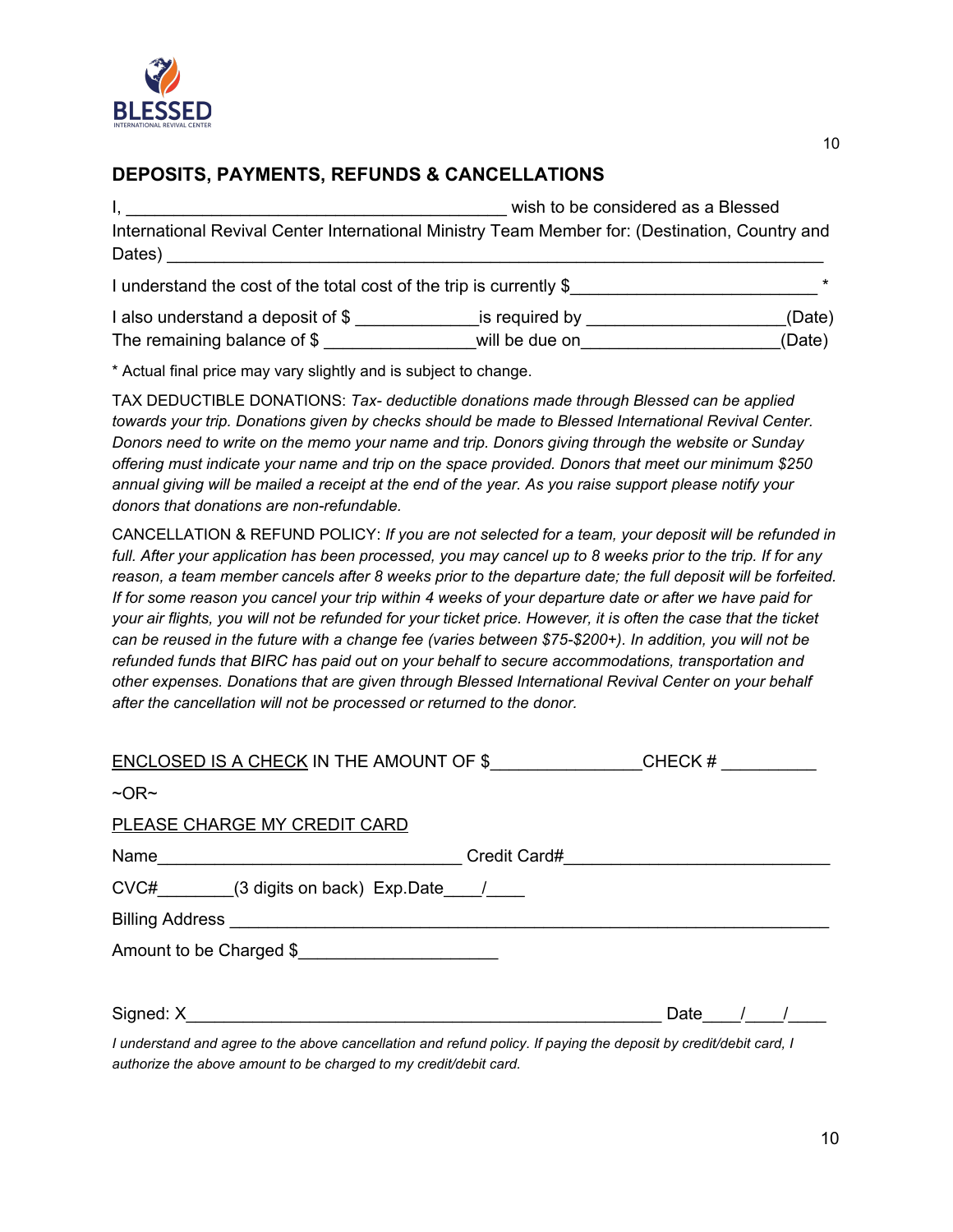

**LIABILITY RELEASE** *NOTIFICATION: THIS IS A COMPLETE RELEASE OF ANY POTENTIAL CLAIMS.*

I, ZEPTER ENTIRE A LA CONSIDERATION OF

MY BEING ACCEPTED BY BLESSED INTERNATIONAL REVIVAL CENTER FOR PARTICIPATION AS A

MINISTRY TEAM MEMBER FOR: The state of the state of the state of Trip) and the state of the state of the state of the state of the state of the state of the state of the state of the state of the state of the state of the

11

HEREBY DECLARE: I am 18 years of age or older. (*If not yet 18, both youth and parents must initial and sign*). I am in good health and have received of will be receiving all vaccinations recommended by my county or state health department for travel in the countries or areas to be visited on this trip. I acknowledge that International travel involves danger and risk. I acknowledge that the dangers and risks include, but are not limited to, the hazards of travel by air, boat, raft, jeep, automobile, bus, taxi, bicycle, and on foot, travel in foreign countries, in jungles, mountains, high altitudes, steep terrain; travel and/or attendance at meetings among possibly unfriendly and/or hostile persons; sickness or injury in areas where medical assistance may be primitive or inadequate, unavailable or not readily available, and/or where rapid evacuation is not available; or where there is exposure to crime, to civil unrest and to forces of nature or other dangers. I understand that the above and/or other possibilities are risks in ministry/missions travel and activity. I acknowledge that Blessed International Revival Center does not accept any responsibility for injury, illness or loss suffered by me, and that all medical or personal expenses in connection with or made necessary by my illness or injury on this trip are my own responsibility. I acknowledge that Blessed International Revival Center does not carry any insurance other than the emergency medical insurance noted in the acceptance letter, and I acknowledge that Blessed International Revival Center has advised me that Blessed International Revival Center does not accept any responsibility for any injury, loss or damage not covered by the above- mentioned insurance. I further acknowledge that Blessed International Revival Center has recommended that I carry or obtain primary medical insurance to cover possible medical needs, especially related to previously existing medical conditions. I hereby assume all risk of personal injury, sickness, or death, and damage to or loss of my personal property, and any delay, change or cancellation of travel arrangements, and any and all other damage or expenses I may suffer as a result of participation in this ministry/mission trip or in activities related to it. I agree to be fully responsible for my actions. Should I become ill or injured or suffer other damage, I will pay all costs involved including costs of evacuation and medical care I might receive.

IN CONSIDERATION OF MY BEING PERMITTED TO PARTICIPATE AS A BLESSED INTERNATIONAL REVIVAL CENTER TEAM MEMBER ON THE ABOVE MINISTRY TRIP: (**Please initial each paragraph**)

*I ACCEPT AND ASSUME ALL RISKS AND HAZARDS FROM THIS ACTIVITY, BOTH KNOWN AND UNKNOWN, INCLUDING BUT NOT LIMITED TO THE RISKS AND HAZARDS IDENTIFIED ABOVE.*

Initial: Initial (Legal Guardian):

*I HEREBY VOLUNTARILY RELEASE, FOREVER DISCHARGE, AND AGREE TO HOLD HARMLESS AND INDEMNIFY BLESSED INTERNATIONAL REVIVAL CENTER, ITS DIRECTORS, OFFICERS, AGENTS, EMPLOYEES, COORDINATORS, FACILITATORS, VOLUNTEERS, AND OTHER TEAM MEMBERS FROM ANY AND ALL LIABILITY, CLAIMS, DEMANDS, ACTIONS OR RIGHTS OF ACTIONS, WHICH ARE RELATED TO, ARISE OUT OF, OR ARE IN ANY WAY CONNECTED WITH MY PARTICIPATION IN THIS ACTIVITY, WHICH I NOW HAVE OR MAY HAVE IN THE FUTURE, SPECIFICALLY INCLUDING BUT NOT LIMITED TO THE NEGLIGENT ACTS OR OMISSIONS OF ANY PERSON SO RELEASED, HELD HARMLESS AND INDEMNIFIED, AND SPECIFICALLY INCLUDING CLAIMS RELATING TO ANY PERSONAL INJURY THAT I MAY SUFFER.*

Initial: **\_\_\_\_\_\_\_\_\_\_\_** Initial (Legal Guardian): \_\_\_\_\_\_\_\_\_\_\_\_\_\_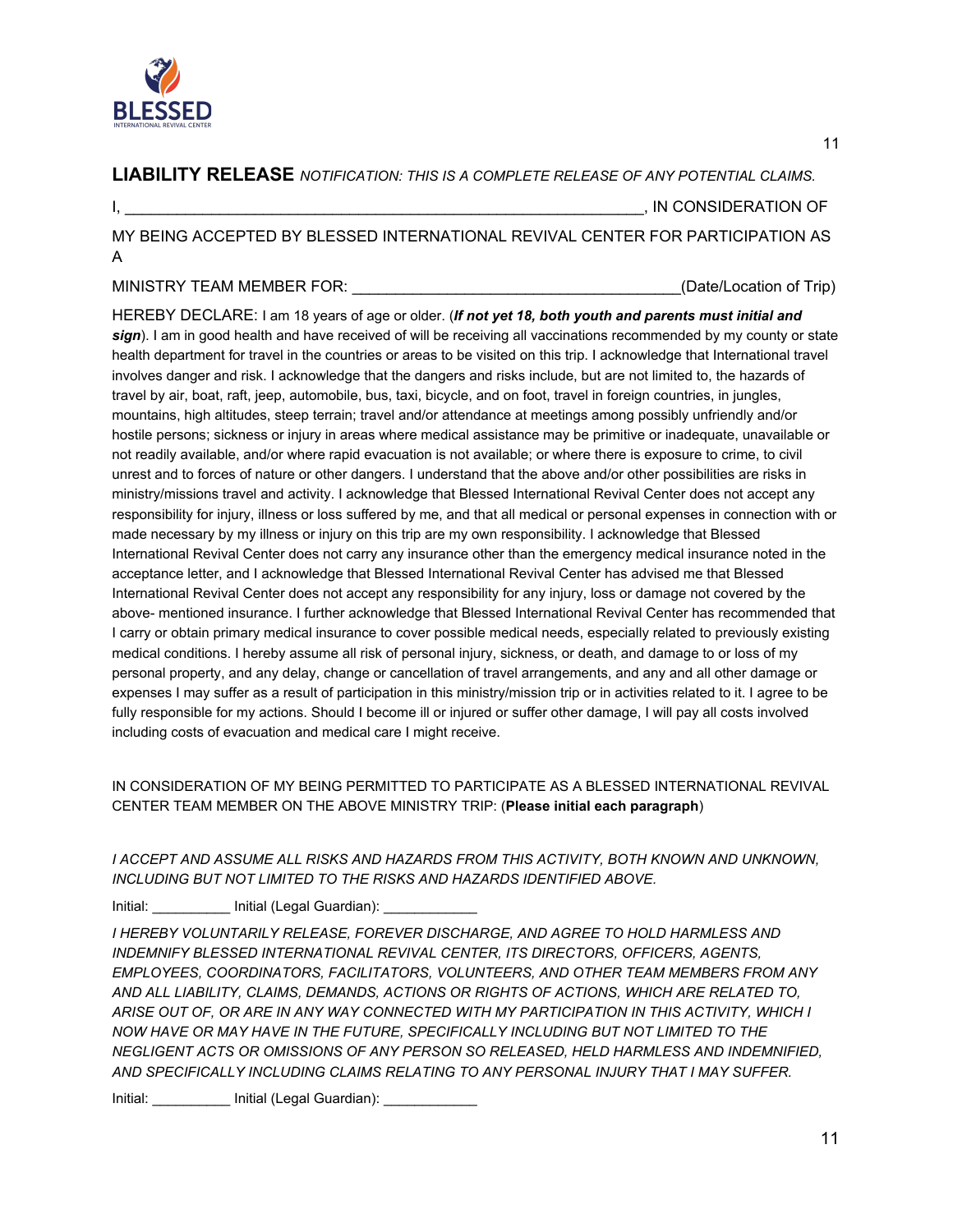

*I AGREE NOT TO MAKE A CLAIM, FILE SUIT OR DEMAND ANYTHING FOR ANY INJURY, DEATH OR LOSS THAT ARISES FROM MY PARTICIPATION IN THIS ACTIVITY.*

Initial: **We are all initial (Legal Guardian): We are all initial** (Legal Guardian):

*I AGREE TO PAY THE COSTS AND/OR LEGAL EXPENSES INCURRED BY THE TRIP LEADER(S), ORGANIZERS AND/OR PARTICIPANTS AS A RESULT OF ANY CLAIM OR SUIT FILED BY ME, OR FILED BY ANYONE ELSE AS A RESULT OF MY CONDUCT.* Initial: \_\_\_\_\_\_\_\_\_\_ Initial (Legal Guardian): \_\_\_\_\_\_\_\_\_\_\_\_

*I CONSENT AND AGREE TO PAY FOR ANY MEDICAL TREATMENT RENDERED TO ME BY ANYONE FOR ANY INJURY OR OTHER MEDICAL SITUATION DURING, OR RESULTING FROM, MY PARTICIPATION.*

Initial: \_\_\_\_\_\_\_\_\_\_\_ Initial (Legal Guardian): \_\_\_\_\_\_\_\_\_\_\_\_\_

*I AUTHORIZE BLESSED INTERNATIONAL REVIVAL CENTER TO ARRANGE FOR TRANSPORTATION, FOOD, AND LODGING FOR ME ON THIS TRIP.* Initial: \_\_\_\_\_\_\_\_\_\_ Initial (Legal Guardian): \_\_\_\_\_\_\_\_\_\_\_\_

*I AGREE THAT THESE PROMISES, AGREEMENTS, ASSUMPTIONS OF RISK AND RELEASES BIND ME, MY FAMILY, ALL MINORS WITH ME OR ON WHOSE BEHALF I SIGN, AND MY HEIRS OR LEGAL REPRESENTATIVES AND ASSIGNS.* Initial: \_\_\_\_\_\_\_\_\_\_ Initial (Legal Guardian): \_\_\_\_\_\_\_\_\_\_\_\_

*I HEREBY MAKE EACH OF THE ABOVE STATEMENTS, ACKNOWLEDGEMENTS, AUTHORIZATIONS, RELEASES, DISCHARGES, HOLD HARMLESS AGREEMENTS, INDEMNITIES AND OTHER AGREEMENTS ON BEHALF OF MY MINOR CHILD OR CHILDREN, ACCOMPANYING ME OR PARTICIPATING ALONE ON THIS TRIP WHOSE NAME(S) APPEAR(S) BELOW, AND AGREE THAT THEY SHALL BE BINDING ON EACH MINOR CHILD, HIS HEIRS, SUCCESSORS AND ASSIGNS* Initial: \_\_\_\_\_\_\_\_\_\_\_\_ Initial (Legal Guardian): \_\_\_\_\_\_\_\_\_\_\_\_

NAME OF ADULT PARTICIPANT/ LEGAL GUARDIAN \_\_\_\_\_\_\_\_\_\_\_\_\_\_\_\_\_\_\_\_\_\_\_\_\_\_\_\_\_DATE\_\_\_\_\_/\_\_\_\_\_/\_\_\_\_\_

SIGNATURE OF ADULT PARTICIPANT/ LEGAL GUARDIAN

 $\mathcal{L}_\text{max}$  , and the set of the set of the set of the set of the set of the set of the set of the set of the set of the set of the set of the set of the set of the set of the set of the set of the set of the set of the

*I HAVE READ CAREFULLY AND UNDERSTAND THIS LIABILITY RELEASE. I AM AWARE THAT I AM GIVING UP IMPORTANT LEGAL RIGHTS AND SIGN OF MY OWN FREE WILL.*

| NAME OF PARTICIPATING MINOR<br>۱Δ |  |  |
|-----------------------------------|--|--|
|-----------------------------------|--|--|

SIGNATURE OF MINOR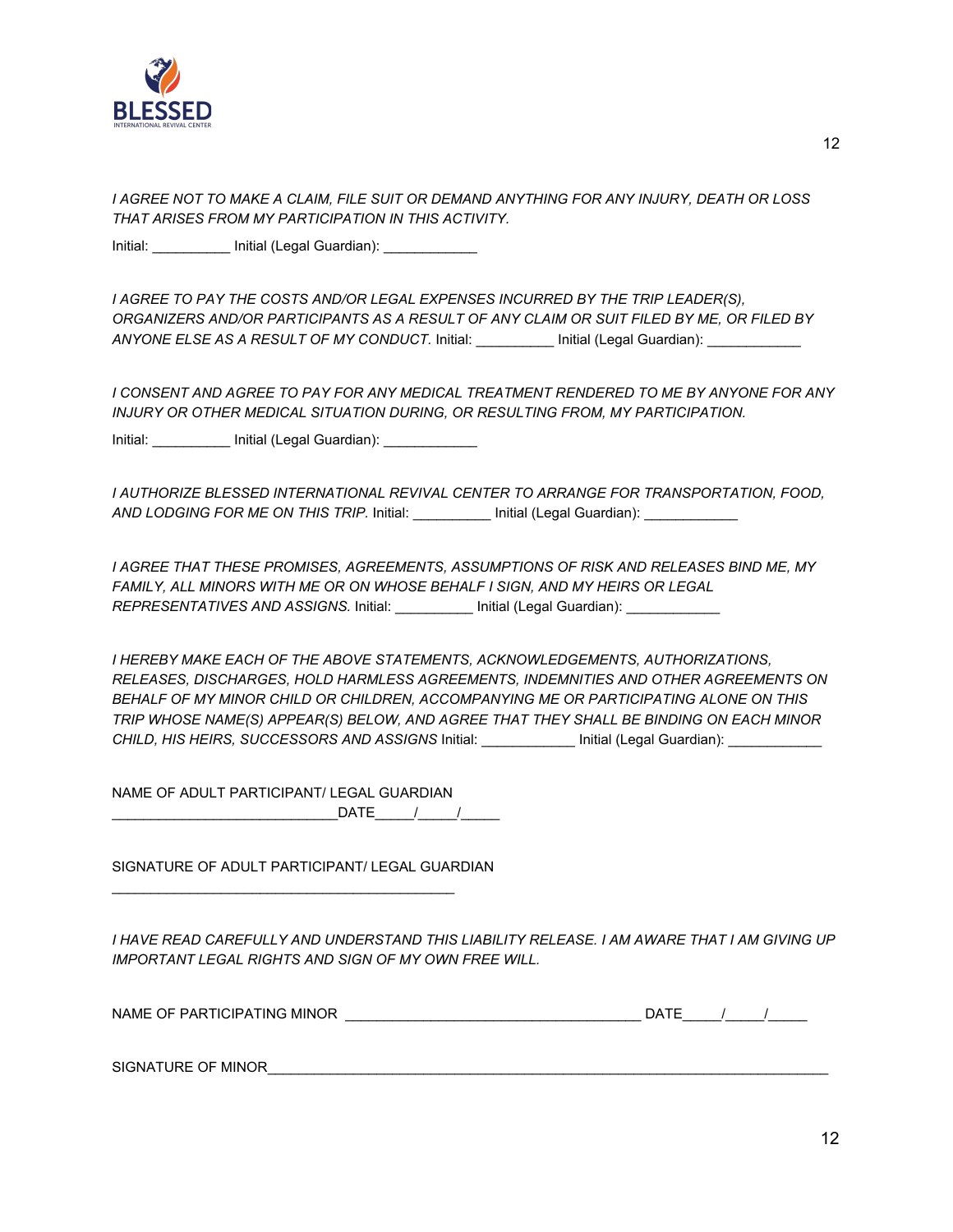

# **DISCIPLINE POLICY**

"If your brother sins, go and show him his fault in private; if he listens to you, you have won your brother. But if he does not listen to you, take one or two more with you, so that BY THE MOUTH OF TWO OR THREE WITNESSES EVERY FACT MAY BE CONFIRMED. If he refuses to listen to them, tell it to the church; and if he refuses to listen even to the church, let him be to you as a Gentile and a tax collector." –Matthew 18:15- 17. It is the intent of Blessed International Revival Center to follow the biblical patterns of discipline within the confines of all international ministry trips. Blessed International Revival Center ministry trips are attempting to open up countries to renewal and revival, often attracting spiritual warfare. 1 John 2:1- "My little children, I am writing these things to you so that you may not sin And if anyone sins, we have an Advocate with the Father, Jesus Christ the righteous." The goal of Blessed International Revival Center is to create a safe, healthy environment, in order to minister to the people of the country visited. We recognize that Ministry Team Members must be in correct relationship with God and with others, in order to ensure completion of mission objectives. The consequences of one's sin or disobedience have the potential to bring confusion and destruction to any ministry trip. We desire to come alongside each Ministry Team Member in loving correction only when necessary. All compliance with any disciplinary action by Blessed International Fellowship is greatly appreciated. Below are procedures that will be followed by Blessed International Revival Center leadership, if any disciplinary action is necessary. To avoid any misunderstanding, please read the outlined procedures below, sign the consent form, and return it to Blessed International Revival Center. By consenting to the following, you agree to receive correction, public rebuke and/or removal, if decided necessary by Blessed International Revival Center leadership. If issues of sin or disobedience come to light, rest assured, the steps below will be followed to bring resolution.

**1**. If you have a problem to the situation with any individual, you are to lovingly approach that person first, without going to any other Ministry Team Member. Attempt to bring understanding and resolution to the conflict. If it is with someone of the opposite sex, please talk with him or her in a place where others are present, but cannot hear your conversation. Many times what you may consider a problem is simply a misunderstanding and bringing it to their attention often brings resolution.

**2**. If you find no resolution after you have conversed with the individual, the individuals involved are required to discuss the problem with a Ministry Team Leader. The Ministry Team Leader should be able to determine what the problem is, who is at fault, and bring closure to the situation.

**3**. If the Ministry Team Leader discovers that there has been no closure to the situation, there will be another meeting with the parties involved, the Ministry Team Leader, and the Trip Coordinator in order bring closure to the difficult situation.

**4**. If the Ministry Team Leader and Event Coordinator find any individual to be in rebellion to correction, a senior Blessed International representative will be informed. A senior Blessed International representative will bring definite closure to the situation, in which all parties will be present to hear the final conclusion of the matter. Possible conclusions may include an individual returning home within 24 hours or being brought before the whole Ministry Team for public correction. If absolutely necessary, the Ministry Team will be informed not to have any personal contact with the individual throughout the remainder of the trip. The individual will not be permitted to eat, sleep, or travel with any Ministry Team Member.

**5**. If any individual is involved in any sin that cannot, at the discretion of leadership, be taken care of in a timely manner or would affect the team in an adverse way, leadership reserves the right to put procedure (4) into action immediately.

*I AGREE TO FOLLOW THE DISCIPLINE PROCEDURES LISTED ABOVE IF DIRECTLY INVOLVED IN CONFLICT. AS A MINISTRY TEAM MEMBER I AGREE TO FOLLOW THE DIRECTIONS AND DECISIONS MADE BY BLESSED INTERNATIONAL LEADERSHIP REGARDING OTHER MINISTRY TEAM MEMBERS.*

| <b>SIGN</b> | $-$<br>۱Δ<br>-- |  |  |
|-------------|-----------------|--|--|
|             |                 |  |  |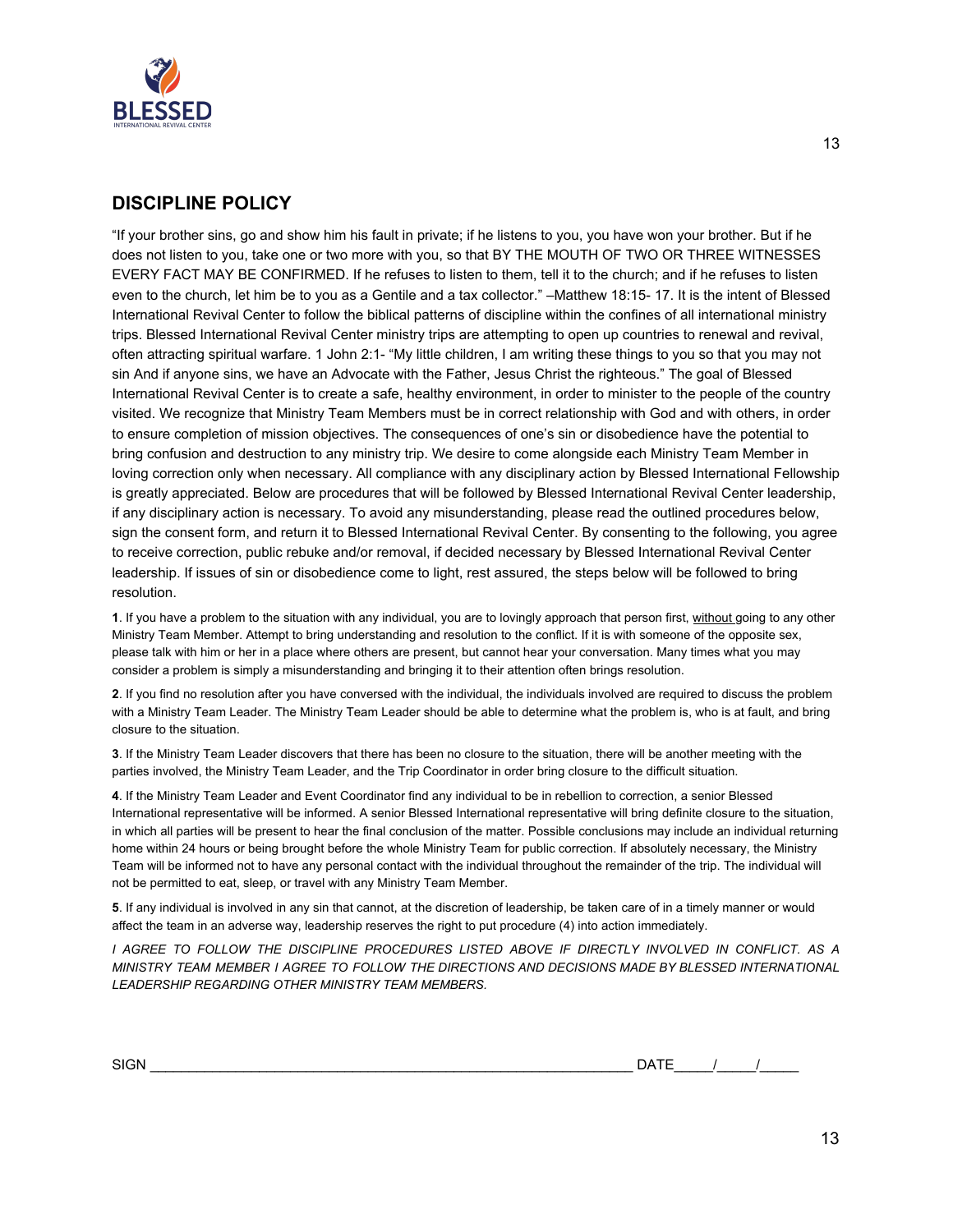

# **PASTORAL REFERENCE EVALUATION**

THIS FORM MAY NOT BE COMPLETED BY AN IMMEDIATE FAMILY MEMBER (SPOUSE, PARENT, SIBLING)

|                                                                                                                                                                                                                                       |  | , WISH TO BE CONSIDERED AS A BLESSED INTERNATIONAL REVIVAL |  |
|---------------------------------------------------------------------------------------------------------------------------------------------------------------------------------------------------------------------------------------|--|------------------------------------------------------------|--|
| CENTER MINISTRY TEAM MEMBER FOR:                                                                                                                                                                                                      |  | (Date/Location of Trip) I GIVE MY FULL                     |  |
| CONSENT TO THE CONSENTING CONSENTING THE CONSENTING CONSENSITION CONSENSITION CONSENSITION CONSENSITION CONSENSITION CONSENSITION CONSENSITION CONSENSITION CONSENSITION CONSENSITION CONSENSITION CONSENSITION CONSENSITION C<br>IT. |  | FOR PASTORAL REFERENCE EVALUATION AND RELEASE              |  |
| TO BLESSED INTERNATIONAL REVIVAL CENTER.                                                                                                                                                                                              |  |                                                            |  |

| <b>SIGN</b> | ᆍ<br>۱Δ<br>. L 1 |
|-------------|------------------|
|             | $\sim$           |

## **Dear Pastor/Church Leader**,

\_\_\_\_\_\_\_\_\_\_\_\_\_\_\_\_\_\_\_\_\_\_\_\_\_\_\_\_\_ \_\_\_\_\_\_\_\_\_\_\_\_\_\_\_\_\_\_\_\_\_\_\_\_\_\_\_\_\_ \_\_\_\_\_\_\_\_\_\_\_\_\_\_\_\_\_\_\_\_\_\_\_\_\_\_\_\_\_

The applicant above has applied to be on a Blessed International Revival Center Team. We take seriously our responsibility toward those to whom we minister, both here and abroad. Therefore, Blessed International Revival Center greatly appreciates your supplying the information requested on this form. Please return this form to the mission team leader in a sealed envelope or by mailing it to

Thank You!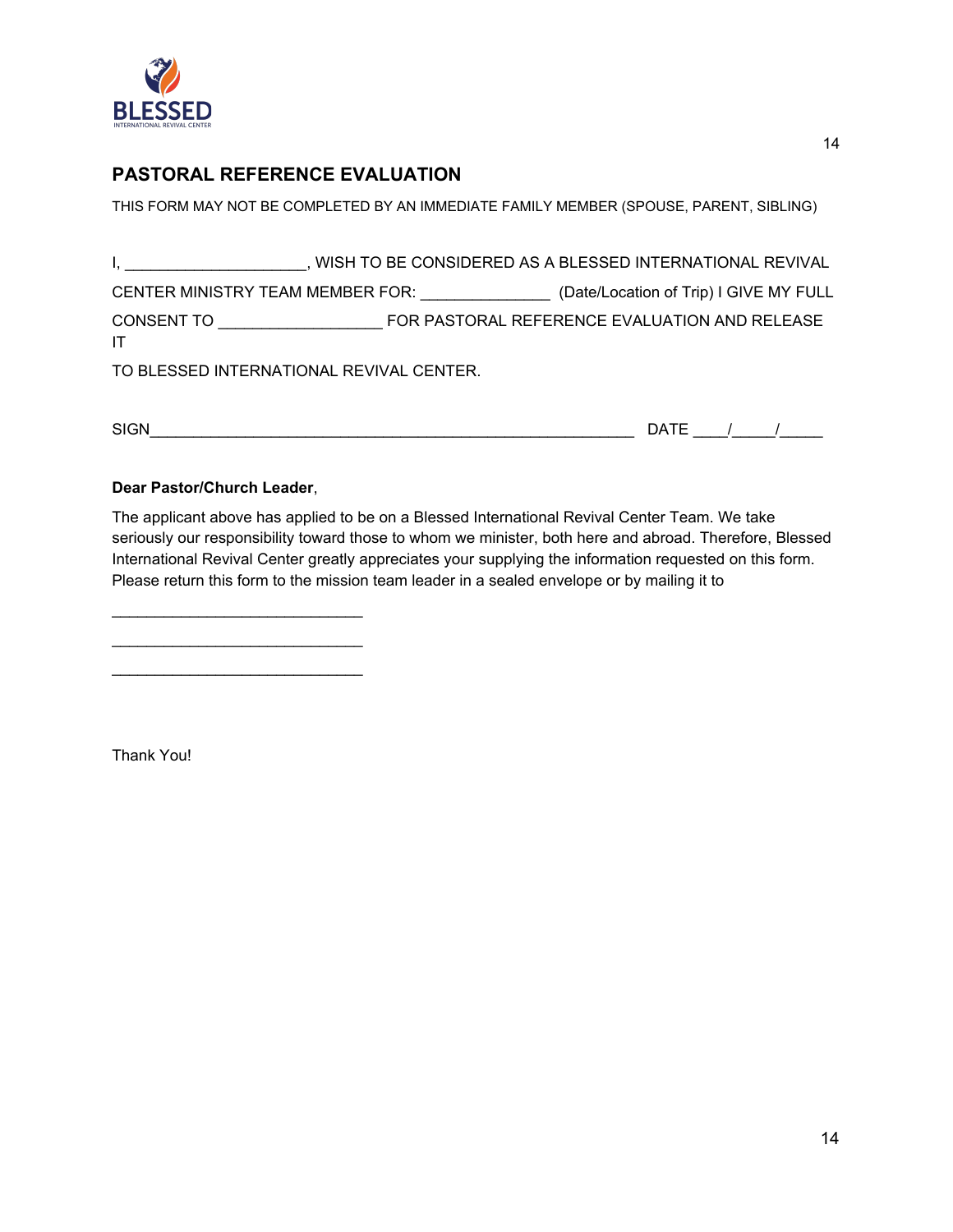

| Please comment briefly on the family and/or social background of the applicant. |                                                                                                                       |
|---------------------------------------------------------------------------------|-----------------------------------------------------------------------------------------------------------------------|
|                                                                                 |                                                                                                                       |
|                                                                                 |                                                                                                                       |
|                                                                                 |                                                                                                                       |
|                                                                                 | <u> 1989 - Johann Stoff, deutscher Stoff, der Stoff, der Stoff, der Stoff, der Stoff, der Stoff, der Stoff, der S</u> |
|                                                                                 |                                                                                                                       |
|                                                                                 |                                                                                                                       |
|                                                                                 | In which area(s) of church life has the applicant served, and in which area(s) is he/she currently serving?           |
|                                                                                 |                                                                                                                       |
|                                                                                 |                                                                                                                       |
|                                                                                 |                                                                                                                       |
|                                                                                 |                                                                                                                       |

Evaluation of Applicant's Emotional & Spiritual Maturity:

The applicant must be able to accommodate himself/herself readily to unaccustomed living conditions and new social situations. Adjustment may have to be made as to diet, social customs, climate changes, etc. Keeping in mind the challenge of these unusual demands, please rate this applicant by checking a block under each of the following categories:

## PHYSICAL CONDITION

\_\_ Frequently incapacitated \_\_ Somewhat below par \_\_ Fairly healthy \_\_ Good health

### EMOTIONAL RESILIENCE

\_\_ Gets angry; impulsive \_\_ Withdrawn \_\_ Gets discouraged easily \_\_ Meets constructively

ACHIEVEMENT (Ability to formulate, execute & carry plans to conclusion)

\_\_ Starts but doesn't finish \_\_ Does only what is assigned \_\_ Meets average expectations \_\_ Superior creative ability

### SOCIAL INTERACTION

\_\_ Avoided by others \_\_ Tolerated by others \_\_ Liked by others \_\_ Well- liked by others

15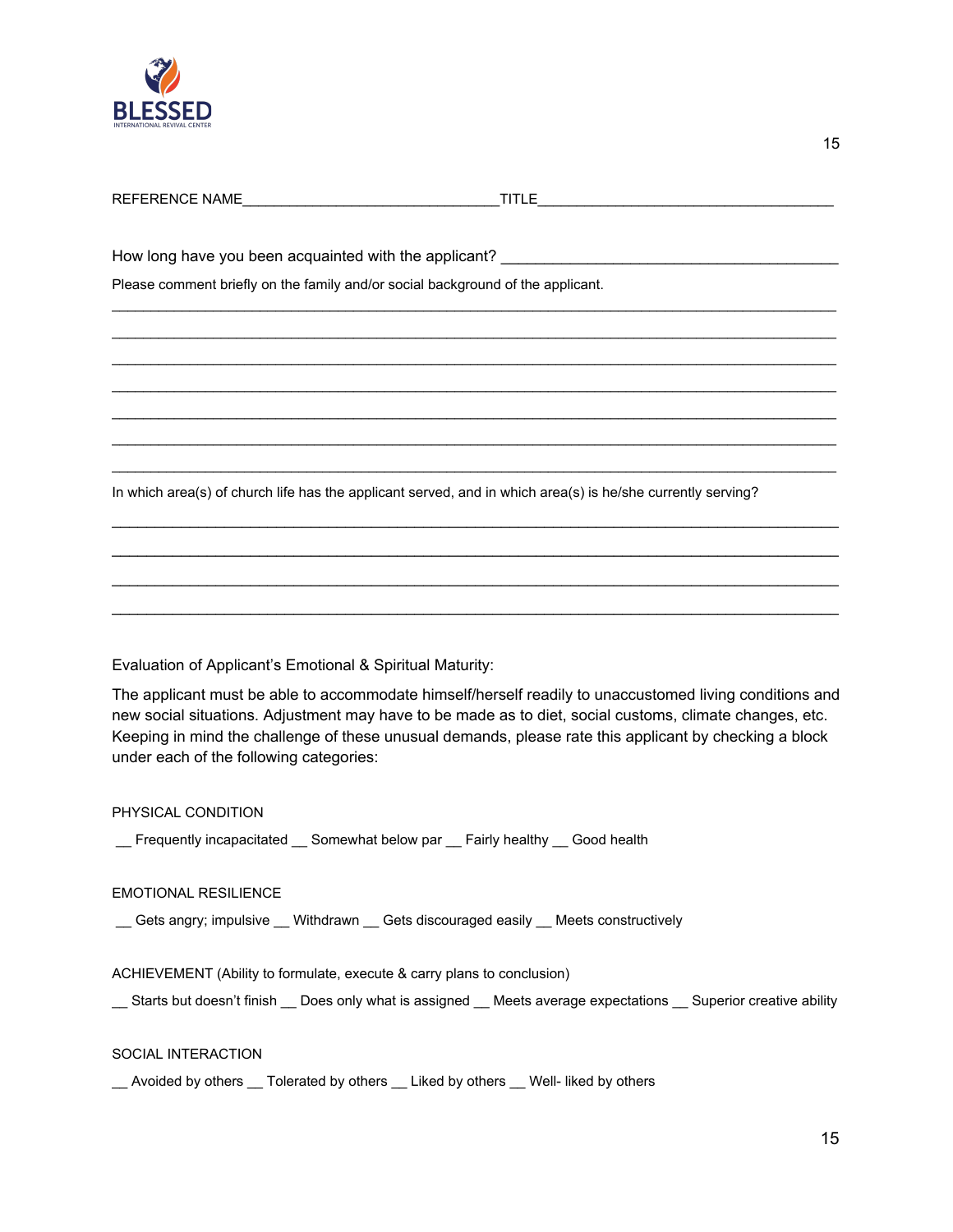

### WILLINGNESS TO SERVE

\_\_ Reluctant to serve \_\_ Motives confused \_\_ Usually willing to serve \_\_ Eager to serve as needed

#### LEADERSHIP (Ability to inspire others & maintain their confidence)

\_\_ Makes an effort to lead \_\_ Tries but lacks ability \_\_ Has some leadership promise \_\_ Unusual ability to lead

### TEAMWORK

- \_\_ Frequently causes friction \_\_ Insists on having own way \_\_ Usually cooperative
- \_\_ Works well with others \_\_ Energized by teamwork

#### INTELLIGENCE

\_\_ Learns and thinks slowly \_\_ Average mental ability \_\_ Alert; has a good mind \_\_ Brilliant, exceptional

### CHRISTIAN EXPERIENCE

\_\_ Relatively superficial \_\_ Over-emotional \_\_ Genuine but mild \_\_ Rich and growing \_\_Warmly contagious

### PRAYER MINISTRY (Praying for inner and physical healing)

\_\_ Has not been trained and is very new at this \_\_ Has some training and experience

\_\_Has had much experience and expertise

RESPONSIVENESS (To the feelings and needs of others)

\_\_ Slow to sense how others feel \_\_ Reasonably responsive \_\_ Understanding & thoughtful \_\_ Extremely responsive

\_\_\_\_\_\_\_\_\_\_\_\_\_\_\_\_\_\_\_\_\_\_\_\_\_\_\_\_\_\_\_\_\_\_\_\_\_\_\_\_\_\_\_\_\_\_\_\_\_\_\_\_\_\_\_\_\_\_\_\_\_\_\_\_\_\_\_\_\_\_\_\_\_\_\_\_\_\_\_\_\_\_\_\_\_\_\_\_\_ \_\_\_\_\_\_\_\_\_\_\_\_\_\_\_\_\_\_\_\_\_\_\_\_\_\_\_\_\_\_\_\_\_\_\_\_\_\_\_\_\_\_\_\_\_\_\_\_\_\_\_\_\_\_\_\_\_\_\_\_\_\_\_\_\_\_\_\_\_\_\_\_\_\_\_\_\_\_\_\_\_\_\_\_\_\_\_\_\_ \_\_\_\_\_\_\_\_\_\_\_\_\_\_\_\_\_\_\_\_\_\_\_\_\_\_\_\_\_\_\_\_\_\_\_\_\_\_\_\_\_\_\_\_\_\_\_\_\_\_\_\_\_\_\_\_\_\_\_\_\_\_\_\_\_\_\_\_\_\_\_\_\_\_\_\_\_\_\_\_\_\_\_\_\_\_\_\_\_ \_\_\_\_\_\_\_\_\_\_\_\_\_\_\_\_\_\_\_\_\_\_\_\_\_\_\_\_\_\_\_\_\_\_\_\_\_\_\_\_\_\_\_\_\_\_\_\_\_\_\_\_\_\_\_\_\_\_\_\_\_\_\_\_\_\_\_\_\_\_\_\_\_\_\_\_\_\_\_\_\_\_\_\_\_\_\_\_\_ \_\_\_\_\_\_\_\_\_\_\_\_\_\_\_\_\_\_\_\_\_\_\_\_\_\_\_\_\_\_\_\_\_\_\_\_\_\_\_\_\_\_\_\_\_\_\_\_\_\_\_\_\_\_\_\_\_\_\_\_\_\_\_\_\_\_\_\_\_\_\_\_\_\_\_\_\_\_\_\_\_\_\_\_\_\_\_\_\_ \_\_\_\_\_\_\_\_\_\_\_\_\_\_\_\_\_\_\_\_\_\_\_\_\_\_\_\_\_\_\_\_\_\_\_\_\_\_\_\_\_\_\_\_\_\_\_\_\_\_\_\_\_\_\_\_\_\_\_\_\_\_\_\_\_\_\_\_\_\_\_\_\_\_\_\_\_\_\_\_\_\_\_\_\_\_\_\_\_

Evaluation of applicant's skills, training, profession, or trade. (Answer only if you have first hand info) \_\_\_\_Incompetent \_\_\_\_\_Doubtful \_\_\_\_\_Adequate \_\_\_\_\_Superior in Competence

What are some skills, strengths and gifts that the applicant has?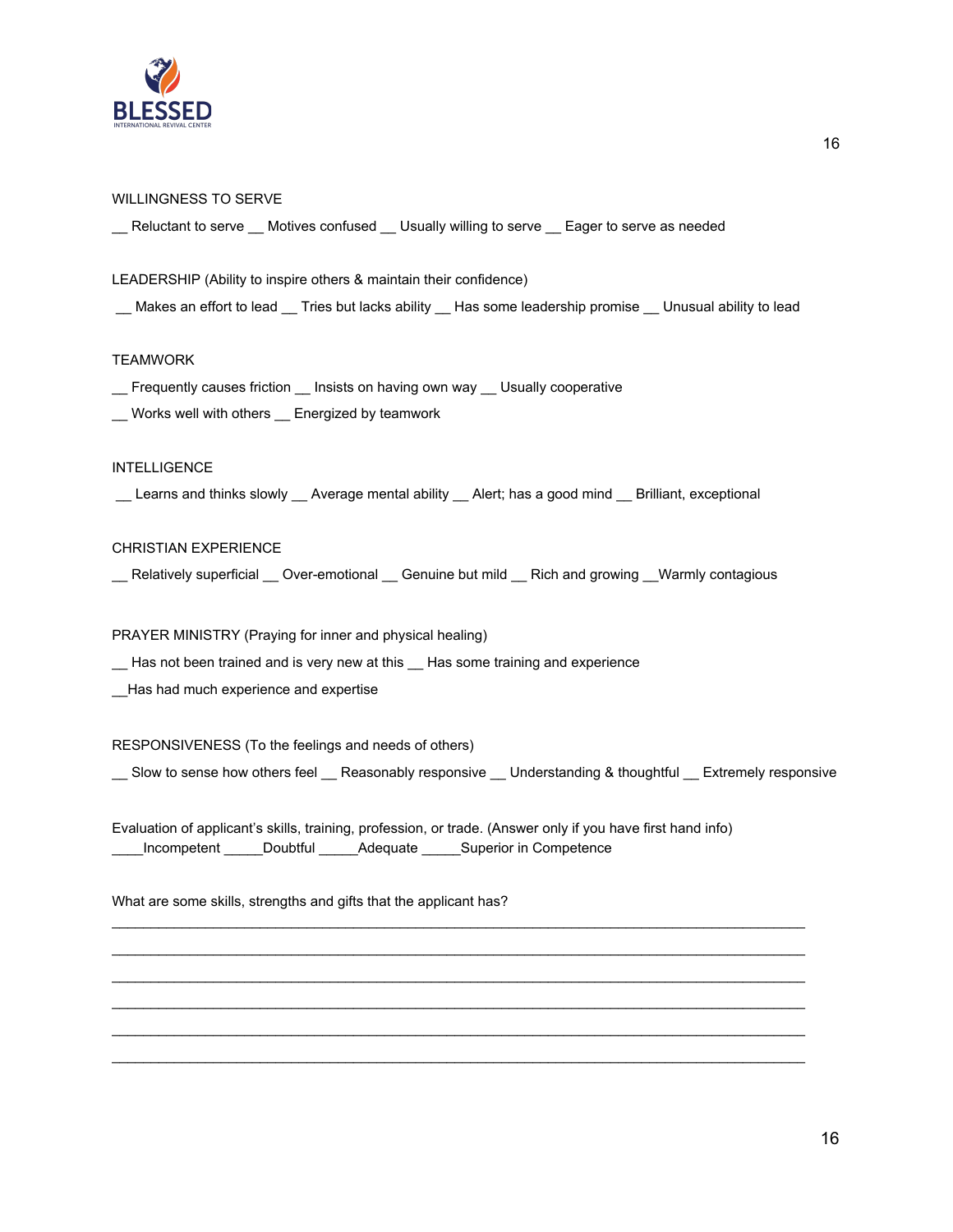

17

Listed below are some of the tendencies which if present, may reduce the effectiveness of the applicant. Please check any words or descriptions, which pertain to applicant:

\_\_Impatient \_\_Argumentative \_\_Domineering \_\_Cocky \_\_Easily offended

\_\_Critical of others \_\_Anxious \_\_Easily embarrassed \_\_Easily discouraged \_\_Frequently worried

\_\_Nervous or tense \_\_Given to moods \_\_Intolerant \_\_Lacking in humor \_\_Can't take a joke

\_\_Unable to cope with stress \_\_Erratic in attitudes \_\_Racially prejudiced \_\_Self-Absorbed

If there are other tendencies that may reduce the effectiveness of the applicants not listed please write them down in the space below.

\_\_\_\_\_\_\_\_\_\_\_\_\_\_\_\_\_\_\_\_\_\_\_\_\_\_\_\_\_\_\_\_\_\_\_\_\_\_\_\_\_\_\_\_\_\_\_\_\_\_\_\_\_\_\_\_\_\_\_\_\_\_\_\_\_\_\_\_\_\_\_\_\_\_\_\_\_\_\_\_\_\_\_\_\_\_\_\_\_ \_\_\_\_\_\_\_\_\_\_\_\_\_\_\_\_\_\_\_\_\_\_\_\_\_\_\_\_\_\_\_\_\_\_\_\_\_\_\_\_\_\_\_\_\_\_\_\_\_\_\_\_\_\_\_\_\_\_\_\_\_\_\_\_\_\_\_\_\_\_\_\_\_\_\_\_\_\_\_\_\_\_\_\_\_\_\_\_\_ \_\_\_\_\_\_\_\_\_\_\_\_\_\_\_\_\_\_\_\_\_\_\_\_\_\_\_\_\_\_\_\_\_\_\_\_\_\_\_\_\_\_\_\_\_\_\_\_\_\_\_\_\_\_\_\_\_\_\_\_\_\_\_\_\_\_\_\_\_\_\_\_\_\_\_\_\_\_\_\_\_\_\_\_\_\_\_\_\_

If the applicant seems relatively free from all such tendencies, check here \_\_\_\_\_\_\_\_\_\_

If there are any other physical, emotional, mental, or spiritual challenges the applicant may have please briefly write them down in the space below.

\_\_\_\_\_\_\_\_\_\_\_\_\_\_\_\_\_\_\_\_\_\_\_\_\_\_\_\_\_\_\_\_\_\_\_\_\_\_\_\_\_\_\_\_\_\_\_\_\_\_\_\_\_\_\_\_\_\_\_\_\_\_\_\_\_\_\_\_\_\_\_\_\_\_\_\_\_\_\_\_\_\_\_\_\_\_\_\_\_ \_\_\_\_\_\_\_\_\_\_\_\_\_\_\_\_\_\_\_\_\_\_\_\_\_\_\_\_\_\_\_\_\_\_\_\_\_\_\_\_\_\_\_\_\_\_\_\_\_\_\_\_\_\_\_\_\_\_\_\_\_\_\_\_\_\_\_\_\_\_\_\_\_\_\_\_\_\_\_\_\_\_\_\_\_\_\_\_\_ \_\_\_\_\_\_\_\_\_\_\_\_\_\_\_\_\_\_\_\_\_\_\_\_\_\_\_\_\_\_\_\_\_\_\_\_\_\_\_\_\_\_\_\_\_\_\_\_\_\_\_\_\_\_\_\_\_\_\_\_\_\_\_\_\_\_\_\_\_\_\_\_\_\_\_\_\_\_\_\_\_\_\_\_\_\_\_\_\_ \_\_\_\_\_\_\_\_\_\_\_\_\_\_\_\_\_\_\_\_\_\_\_\_\_\_\_\_\_\_\_\_\_\_\_\_\_\_\_\_\_\_\_\_\_\_\_\_\_\_\_\_\_\_\_\_\_\_\_\_\_\_\_\_\_\_\_\_\_\_\_\_\_\_\_\_\_\_\_\_\_\_\_\_\_\_\_\_\_ \_\_\_\_\_\_\_\_\_\_\_\_\_\_\_\_\_\_\_\_\_\_\_\_\_\_\_\_\_\_\_\_\_\_\_\_\_\_\_\_\_\_\_\_\_\_\_\_\_\_\_\_\_\_\_\_\_\_\_\_\_\_\_\_\_\_\_\_\_\_\_\_\_\_\_\_\_\_\_\_\_\_\_\_\_\_\_\_\_ \_\_\_\_\_\_\_\_\_\_\_\_\_\_\_\_\_\_\_\_\_\_\_\_\_\_\_\_\_\_\_\_\_\_\_\_\_\_\_\_\_\_\_\_\_\_\_\_\_\_\_\_\_\_\_\_\_\_\_\_\_\_\_\_\_\_\_\_\_\_\_\_\_\_\_\_\_\_\_\_\_\_\_\_\_\_\_\_\_

\_\_\_\_\_\_\_\_\_\_\_\_\_\_\_\_\_\_\_\_\_\_\_\_\_\_\_\_\_\_\_\_\_\_\_\_\_\_\_\_\_\_\_\_\_\_\_\_\_\_\_\_\_\_\_\_\_\_\_\_\_\_\_\_\_\_\_\_\_\_\_\_\_\_\_\_\_\_\_\_\_\_\_\_\_\_\_\_\_ \_\_\_\_\_\_\_\_\_\_\_\_\_\_\_\_\_\_\_\_\_\_\_\_\_\_\_\_\_\_\_\_\_\_\_\_\_\_\_\_\_\_\_\_\_\_\_\_\_\_\_\_\_\_\_\_\_\_\_\_\_\_\_\_\_\_\_\_\_\_\_\_\_\_\_\_\_\_\_\_\_\_\_\_\_\_\_\_\_ \_\_\_\_\_\_\_\_\_\_\_\_\_\_\_\_\_\_\_\_\_\_\_\_\_\_\_\_\_\_\_\_\_\_\_\_\_\_\_\_\_\_\_\_\_\_\_\_\_\_\_\_\_\_\_\_\_\_\_\_\_\_\_\_\_\_\_\_\_\_\_\_\_\_\_\_\_\_\_\_\_\_\_\_\_\_\_\_\_ \_\_\_\_\_\_\_\_\_\_\_\_\_\_\_\_\_\_\_\_\_\_\_\_\_\_\_\_\_\_\_\_\_\_\_\_\_\_\_\_\_\_\_\_\_\_\_\_\_\_\_\_\_\_\_\_\_\_\_\_\_\_\_\_\_\_\_\_\_\_\_\_\_\_\_\_\_\_\_\_\_\_\_\_\_\_\_\_\_ \_\_\_\_\_\_\_\_\_\_\_\_\_\_\_\_\_\_\_\_\_\_\_\_\_\_\_\_\_\_\_\_\_\_\_\_\_\_\_\_\_\_\_\_\_\_\_\_\_\_\_\_\_\_\_\_\_\_\_\_\_\_\_\_\_\_\_\_\_\_\_\_\_\_\_\_\_\_\_\_\_\_\_\_\_\_\_\_\_ \_\_\_\_\_\_\_\_\_\_\_\_\_\_\_\_\_\_\_\_\_\_\_\_\_\_\_\_\_\_\_\_\_\_\_\_\_\_\_\_\_\_\_\_\_\_\_\_\_\_\_\_\_\_\_\_\_\_\_\_\_\_\_\_\_\_\_\_\_\_\_\_\_\_\_\_\_\_\_\_\_\_\_\_\_\_\_\_\_

What potentials and/or areas of growth do you see in the applicant?

Please elaborate if the answer is "YES" to any of the following questions:

a) Has the applicant proven on any occasion to be unreliable, dishonest, or of questionable character?

\_\_\_\_\_\_\_\_\_\_\_\_\_\_\_\_\_\_\_\_\_\_\_\_\_\_\_\_\_\_\_\_\_\_\_\_\_\_\_\_\_\_\_\_\_\_\_\_\_\_\_\_\_\_\_\_\_\_\_\_\_\_\_\_\_\_\_\_\_\_\_\_\_\_\_\_\_\_\_\_\_\_\_\_\_\_\_\_\_

 $Y_N$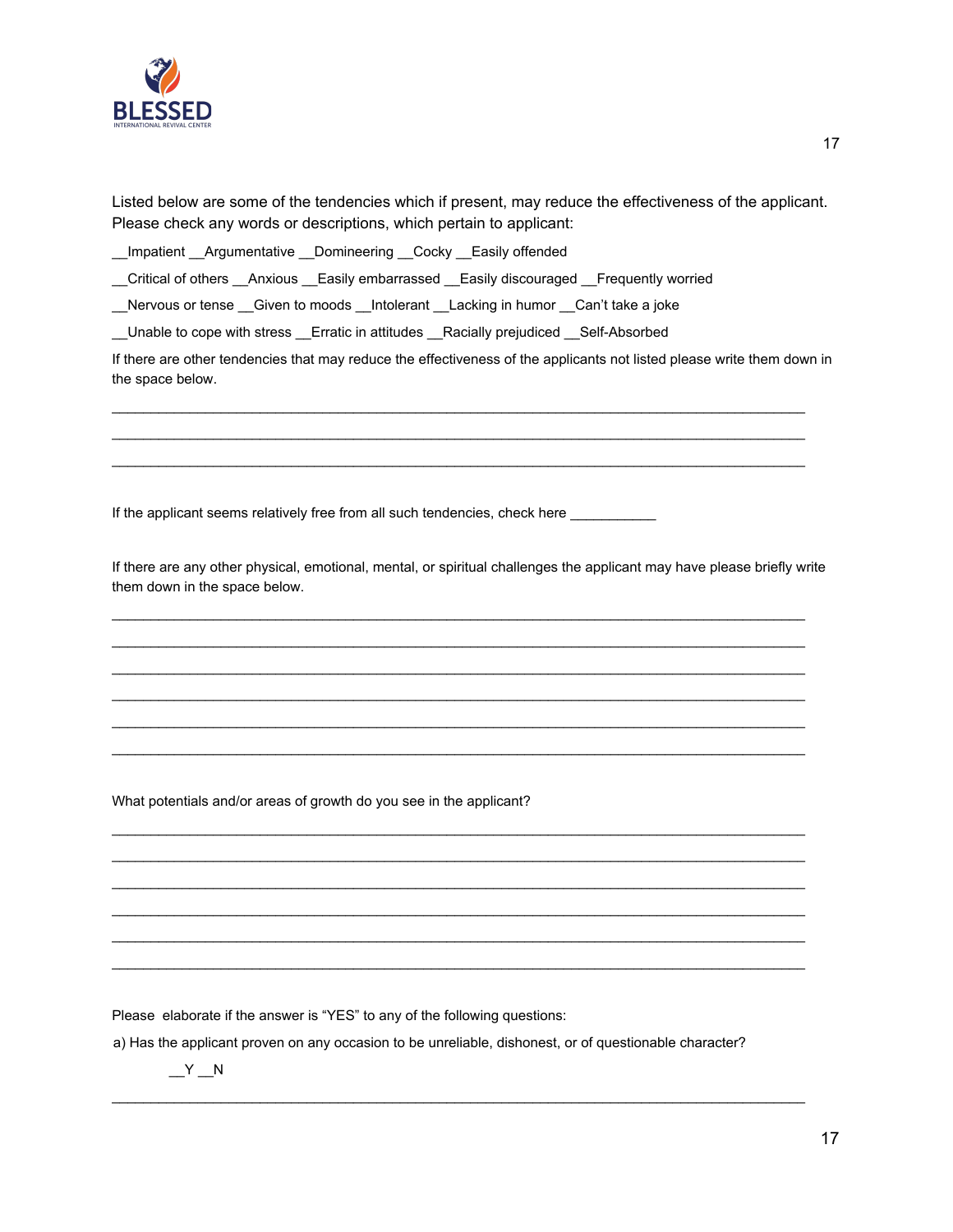

\_\_\_\_\_\_\_\_\_\_\_\_\_\_\_\_\_\_\_\_\_\_\_\_\_\_\_\_\_\_\_\_\_\_\_\_\_\_\_\_\_\_\_\_\_\_\_\_\_\_\_\_\_\_\_\_\_\_\_\_\_\_\_\_\_\_\_\_\_\_\_\_\_\_\_\_\_\_\_\_\_\_\_\_\_\_\_\_\_ b) As far as you know, has the applicant ever been arrested for any offense other than minor traffic violations?

\_\_\_\_\_\_\_\_\_\_\_\_\_\_\_\_\_\_\_\_\_\_\_\_\_\_\_\_\_\_\_\_\_\_\_\_\_\_\_\_\_\_\_\_\_\_\_\_\_\_\_\_\_\_\_\_\_\_\_\_\_\_\_\_\_\_\_\_\_\_\_\_\_\_\_\_\_\_\_\_\_\_\_\_\_\_\_\_\_ \_\_\_\_\_\_\_\_\_\_\_\_\_\_\_\_\_\_\_\_\_\_\_\_\_\_\_\_\_\_\_\_\_\_\_\_\_\_\_\_\_\_\_\_\_\_\_\_\_\_\_\_\_\_\_\_\_\_\_\_\_\_\_\_\_\_\_\_\_\_\_\_\_\_\_\_\_\_\_\_\_\_\_\_\_\_\_\_\_ \_\_\_\_\_\_\_\_\_\_\_\_\_\_\_\_\_\_\_\_\_\_\_\_\_\_\_\_\_\_\_\_\_\_\_\_\_\_\_\_\_\_\_\_\_\_\_\_\_\_\_\_\_\_\_\_\_\_\_\_\_\_\_\_\_\_\_\_\_\_\_\_\_\_\_\_\_\_\_\_\_\_\_\_\_\_\_\_\_

\_\_\_\_\_\_\_\_\_\_\_\_\_\_\_\_\_\_\_\_\_\_\_\_\_\_\_\_\_\_\_\_\_\_\_\_\_\_\_\_\_\_\_\_\_\_\_\_\_\_\_\_\_\_\_\_\_\_\_\_\_\_\_\_\_\_\_\_\_\_\_\_\_\_\_\_\_\_\_\_\_\_\_\_\_\_\_\_\_ \_\_\_\_\_\_\_\_\_\_\_\_\_\_\_\_\_\_\_\_\_\_\_\_\_\_\_\_\_\_\_\_\_\_\_\_\_\_\_\_\_\_\_\_\_\_\_\_\_\_\_\_\_\_\_\_\_\_\_\_\_\_\_\_\_\_\_\_\_\_\_\_\_\_\_\_\_\_\_\_\_\_\_\_\_\_\_\_\_ \_\_\_\_\_\_\_\_\_\_\_\_\_\_\_\_\_\_\_\_\_\_\_\_\_\_\_\_\_\_\_\_\_\_\_\_\_\_\_\_\_\_\_\_\_\_\_\_\_\_\_\_\_\_\_\_\_\_\_\_\_\_\_\_\_\_\_\_\_\_\_\_\_\_\_\_\_\_\_\_\_\_\_\_\_\_\_\_\_

 $Y_N$ 

c) To your knowledge, has the applicant ever been involved in drug abuse, homosexuality, or the occult?

 $Y_N$ 

d) Has the applicant had psychiatric treatment?

 $Y_N$ 

e) Are you aware of any unresolved problems in their life? (Ex: unrepentance, anger, unforgiveness, impurity)

\_\_\_\_\_\_\_\_\_\_\_\_\_\_\_\_\_\_\_\_\_\_\_\_\_\_\_\_\_\_\_\_\_\_\_\_\_\_\_\_\_\_\_\_\_\_\_\_\_\_\_\_\_\_\_\_\_\_\_\_\_\_\_\_\_\_\_\_\_\_\_\_\_\_\_\_\_\_\_\_\_\_\_\_\_\_\_\_\_ \_\_\_\_\_\_\_\_\_\_\_\_\_\_\_\_\_\_\_\_\_\_\_\_\_\_\_\_\_\_\_\_\_\_\_\_\_\_\_\_\_\_\_\_\_\_\_\_\_\_\_\_\_\_\_\_\_\_\_\_\_\_\_\_\_\_\_\_\_\_\_\_\_\_\_\_\_\_\_\_\_\_\_\_\_\_\_\_\_ \_\_\_\_\_\_\_\_\_\_\_\_\_\_\_\_\_\_\_\_\_\_\_\_\_\_\_\_\_\_\_\_\_\_\_\_\_\_\_\_\_\_\_\_\_\_\_\_\_\_\_\_\_\_\_\_\_\_\_\_\_\_\_\_\_\_\_\_\_\_\_\_\_\_\_\_\_\_\_\_\_\_\_\_\_\_\_\_\_

\_\_\_\_\_\_\_\_\_\_\_\_\_\_\_\_\_\_\_\_\_\_\_\_\_\_\_\_\_\_\_\_\_\_\_\_\_\_\_\_\_\_\_\_\_\_\_\_\_\_\_\_\_\_\_\_\_\_\_\_\_\_\_\_\_\_\_\_\_\_\_\_\_\_\_\_\_\_\_\_\_\_\_\_\_\_\_\_\_ \_\_\_\_\_\_\_\_\_\_\_\_\_\_\_\_\_\_\_\_\_\_\_\_\_\_\_\_\_\_\_\_\_\_\_\_\_\_\_\_\_\_\_\_\_\_\_\_\_\_\_\_\_\_\_\_\_\_\_\_\_\_\_\_\_\_\_\_\_\_\_\_\_\_\_\_\_\_\_\_\_\_\_\_\_\_\_\_\_ \_\_\_\_\_\_\_\_\_\_\_\_\_\_\_\_\_\_\_\_\_\_\_\_\_\_\_\_\_\_\_\_\_\_\_\_\_\_\_\_\_\_\_\_\_\_\_\_\_\_\_\_\_\_\_\_\_\_\_\_\_\_\_\_\_\_\_\_\_\_\_\_\_\_\_\_\_\_\_\_\_\_\_\_\_\_\_\_\_

 $Y_{\phantom{\prime\prime}}$   $N$ 

| What is your overall evaluation of the applicant's promise as a Blessed International Revival Center Ministry Team |  |
|--------------------------------------------------------------------------------------------------------------------|--|
| participant?                                                                                                       |  |

\_\_ He/she is definitely unsuited \_\_ At this time I feel he/she is not suited

\_\_ He/she is a good prospect, but I do have reservations

\_\_ He/she is an average prospect \_\_ He/she is an above average prospect

\_\_He/she is an unusually exceptional prospect

| <b>SIGN</b>  | Date |
|--------------|------|
| <b>EMAIL</b> |      |
| PHONE (      |      |

I am open to being contacted if you have further questions or need clarification on the missionary candidate.

 $Y_N$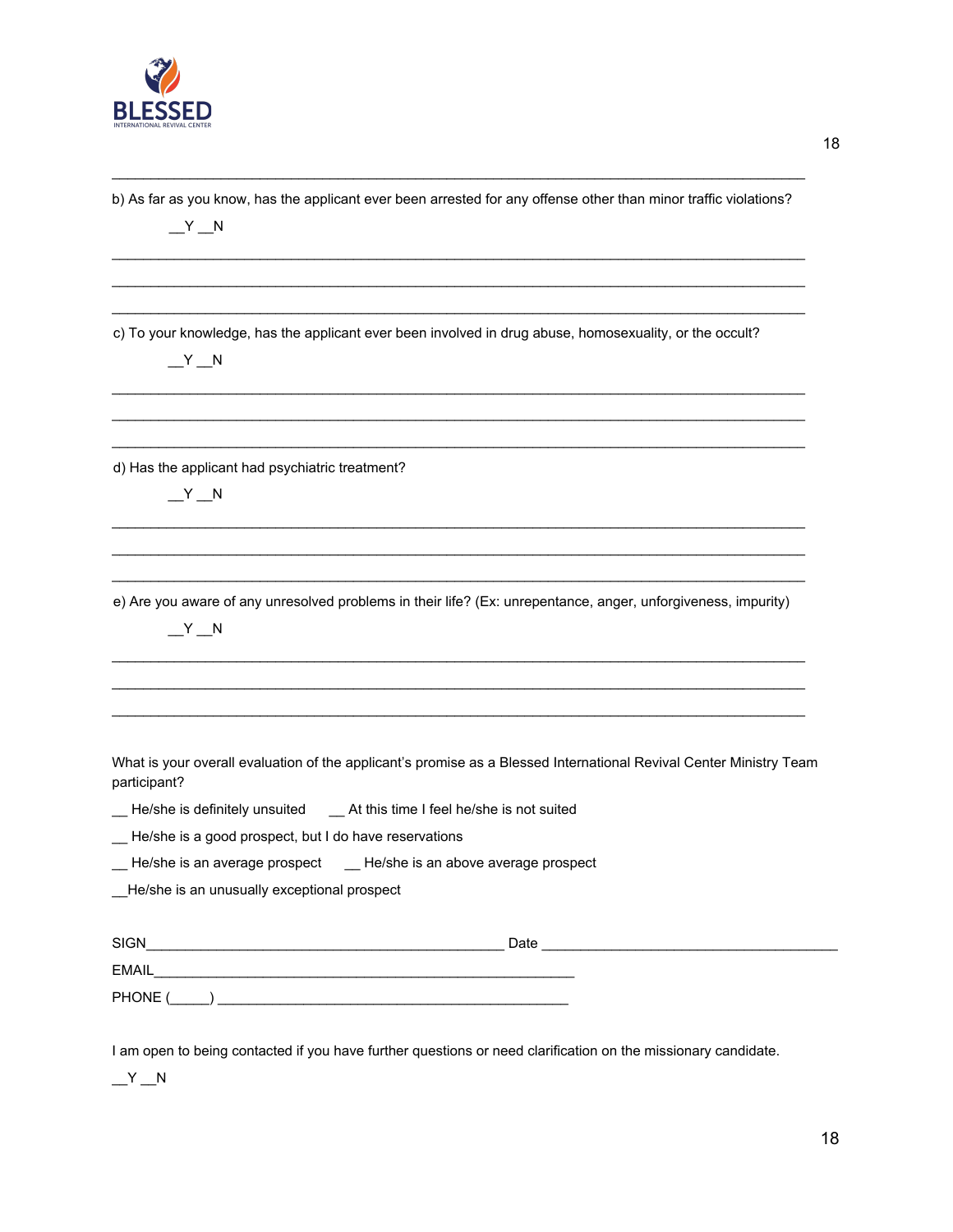

# **EMERGENCY MEDICAL SERVICES AUTHORIZATIONS**

| Participant Full Name: |                          | Birth Date: |      |
|------------------------|--------------------------|-------------|------|
| Telephone: (           | $\overline{\phantom{a}}$ |             |      |
| Address:               |                          |             |      |
| City:                  |                          | State:      | Zip: |

I hereby authorize any representative of Blessed International Revival Center (BIRC) who has in their possession a copy of this Authorization Form, to consent on my behalf to any emergency X- ray examination, anesthetic, medical, surgical or dental diagnosis or treatment, and hospital care, to be rendered to me under the general or special supervision and on the advice of any physician, dentist, or licensed hospital, whether such diagnosis or treatment is rendered at the office of said physician or at a hospital. This Authorization shall be effective while I am traveling as a team member on an BIRC ministry trip from the dates of Texas extends to the control of the lattes of the lattes of medical provider to disclosure my individually identifiable health information or other medical records as necessary to the bearer of this authorization. This authorization applies, but is not limited to, to any information governed by the Health Insurance Portability and Accountability Act of 1996 (a.k.a. HIPAA), 42 U.S.C .1320d and 45 C.F.R. 160- 164, as amended from time to time. I authorize: any physician, health care professional, dentist, health plan, hospital, clinic, laboratory, pharmacy or other covered health care provider, any insurance company and the Medical Information Bureau, Inc. or other health care clearinghouse that has provided or is providing treatment or services to me during the time period specified herein, or that has paid for or is seeking payment from me for such services, to give, disclose and release to BIRC, without restriction, all of my individually identifiable health information and medical records regarding any medical or mental health treatment received by me during the time period specified herein. The undersigned shall be liable and agree(s) to pay all costs and expenses incurred in connection with such medical and dental services rendered to the aforementioned minor pursuant to this Authorization to the extent not covered by any travel insurance secured by me or on my behalf. Should it be necessary for me to return home due to medical reasons or otherwise, I will assume all transportation costs incurred.

| Health Insurance: Yes |  | No |
|-----------------------|--|----|
|-----------------------|--|----|

|                                                                                                      | Sign _____________________________ | Date           |
|------------------------------------------------------------------------------------------------------|------------------------------------|----------------|
| Parent/Legal Guardian (Minor Only): ________________________________Sign ___________________________ |                                    | Date__________ |
|                                                                                                      |                                    |                |
|                                                                                                      |                                    |                |
|                                                                                                      |                                    |                |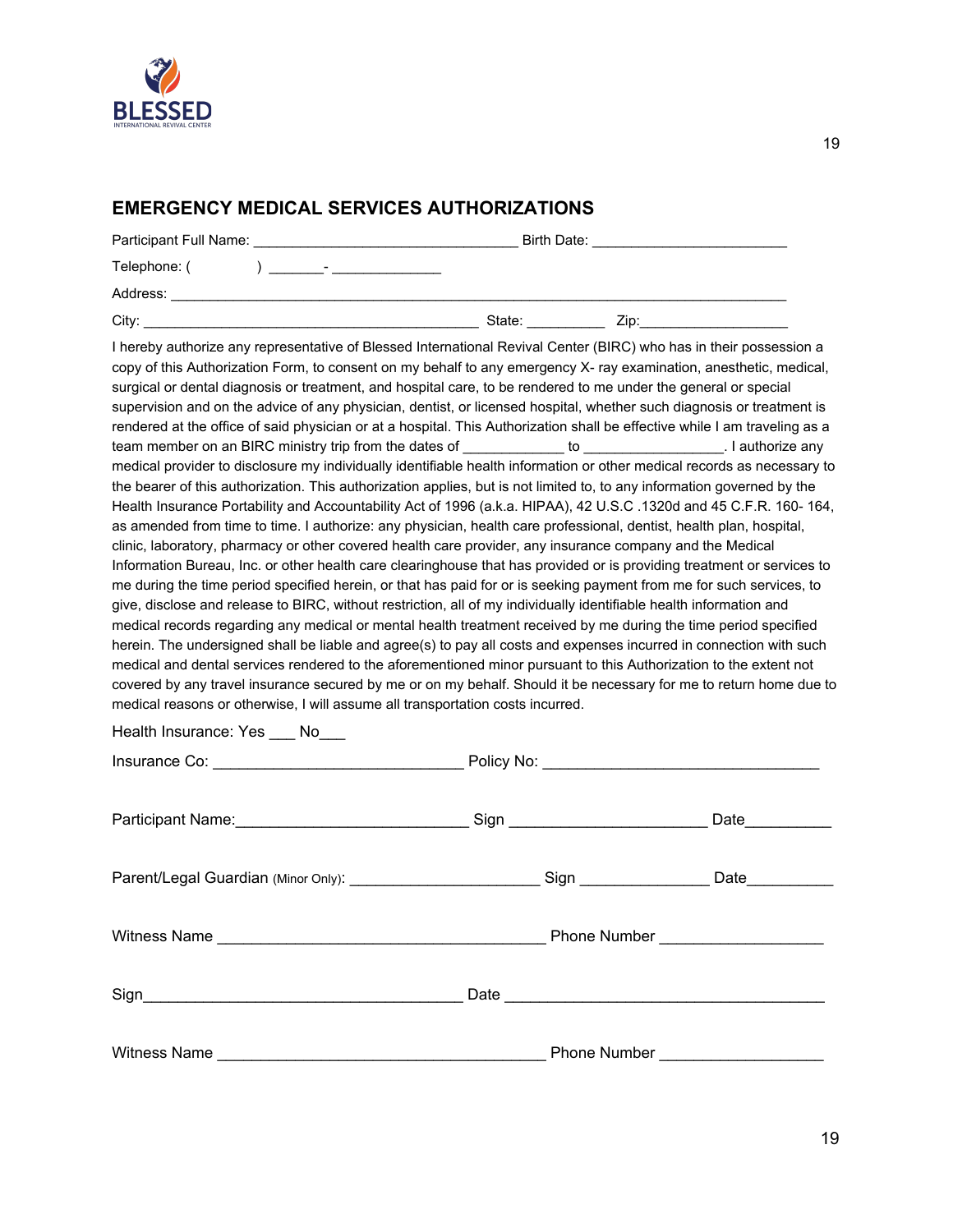

| <b>PARENTAL/LEGAL GUARDIAN TRAVEL CONSENT FORM (Minors Only)</b>                  |                                                                                                                                                                                                                                                                                                                 |
|-----------------------------------------------------------------------------------|-----------------------------------------------------------------------------------------------------------------------------------------------------------------------------------------------------------------------------------------------------------------------------------------------------------------|
|                                                                                   |                                                                                                                                                                                                                                                                                                                 |
|                                                                                   |                                                                                                                                                                                                                                                                                                                 |
|                                                                                   |                                                                                                                                                                                                                                                                                                                 |
| *Attach Color Copy of Passport and Birth certificate to this document             |                                                                                                                                                                                                                                                                                                                 |
|                                                                                   |                                                                                                                                                                                                                                                                                                                 |
|                                                                                   | The Legal Guardian Of Said Minor Child, Do Hereby Authorize Blessed International Revival Center,                                                                                                                                                                                                               |
|                                                                                   | Pastoral Staff, and Leadership Of Said Minor Child To Travel As A Guardian Of (child's name):                                                                                                                                                                                                                   |
| To The Following Countries Without Me (Include Layover Countries)                 |                                                                                                                                                                                                                                                                                                                 |
| From: Day: ___________/ Month: __________/ Year: __________                       |                                                                                                                                                                                                                                                                                                                 |
| To: Day: ___________/ Month: __________/ Year: ___________                        |                                                                                                                                                                                                                                                                                                                 |
| not, we have provided Emergency Contact Information On The Application:           | I/We [___] HAVE; [ ____] DO NOT HAVE Major Medical Insurance that will cover this child for medical<br>treatment outside the United States; and that I/We [____] AUTHORIZE; [___] DO NOT AUTHORIZE the<br>above named person to make medical treatment decisions for the minor child listed above if needed. If |
|                                                                                   |                                                                                                                                                                                                                                                                                                                 |
|                                                                                   |                                                                                                                                                                                                                                                                                                                 |
|                                                                                   |                                                                                                                                                                                                                                                                                                                 |
| Home Phone (______) __________________________Work Phone ( ______) ______________ |                                                                                                                                                                                                                                                                                                                 |
|                                                                                   |                                                                                                                                                                                                                                                                                                                 |
|                                                                                   | (Signature Of Non-Traveling Legal Guardian(s) • To Be Signed In Front Of A Notary Public Only)                                                                                                                                                                                                                  |
| Subscribed and sworn to before me this ______ day of ____________, 20_________    |                                                                                                                                                                                                                                                                                                                 |
|                                                                                   |                                                                                                                                                                                                                                                                                                                 |
| Notary Public in and for the County of _______________, And the State Of _______  |                                                                                                                                                                                                                                                                                                                 |
| My Commission Expires:                                                            |                                                                                                                                                                                                                                                                                                                 |

20